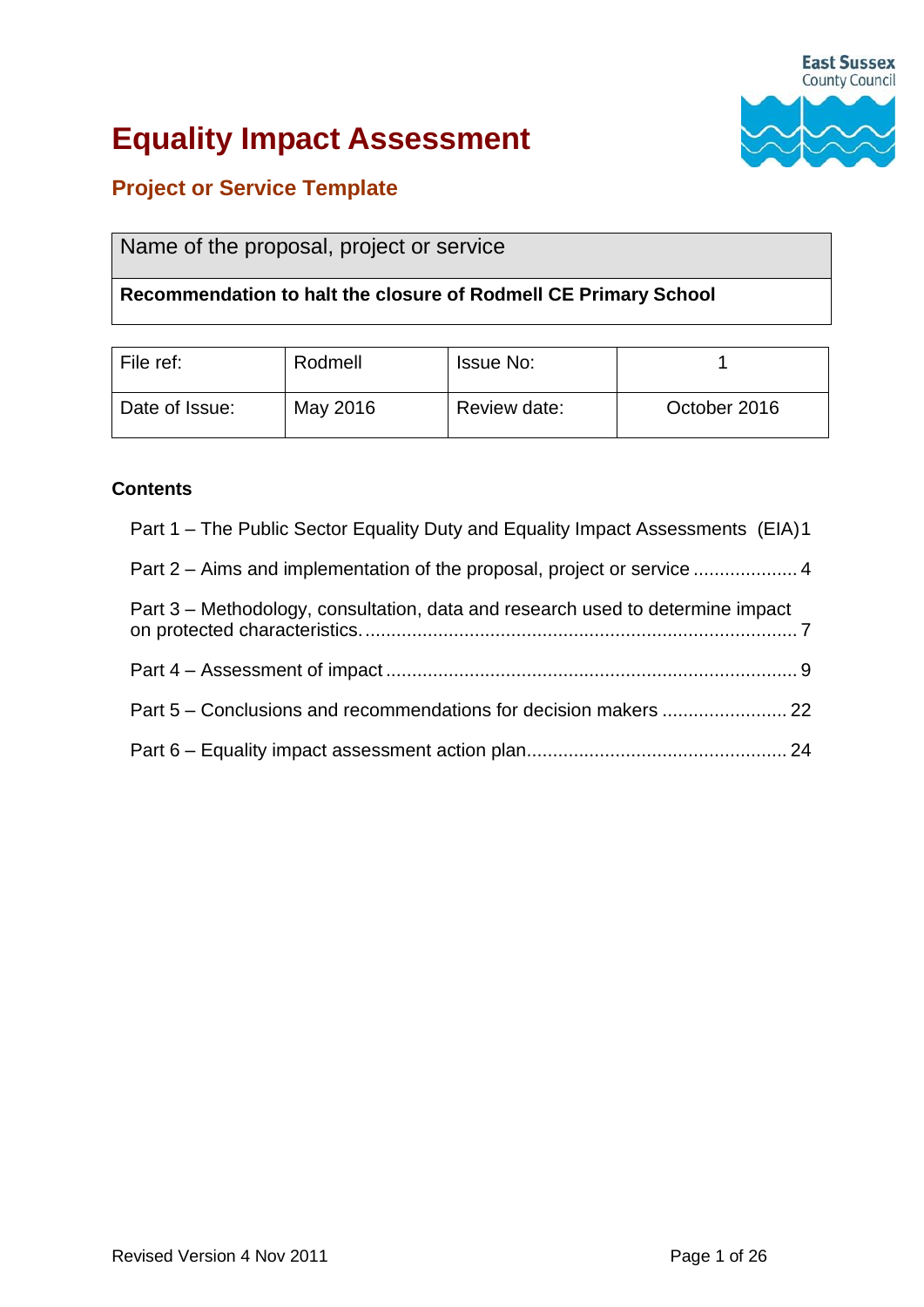# <span id="page-1-0"></span>**Part 1 – The Public Sector Equality Duty and Equality Impact Assessments (EIA)**

**1.1** The Council must have due regard to its Public Sector Equality Duty when making all decisions at member and officer level. An EIA is the best method by which the Council can determine the impact of a proposal on equalities, particularly for major decisions. However, the level of analysis should be proportionate to the relevance of the duty to the service or decision.

#### **1.2 This is one of two forms that the County Council uses for Equality Impact Assessments, both of which are available on the intranet. This form is designed for any proposal, project or service. The other form looks at services or projects.**

# **1.3 The Public Sector Equality Duty (PSED)**

The public sector duty is set out at Section 149 of the Equality Act 2010. It requires the Council, when exercising its functions, to have "due regard" to the need to

- Eliminate discrimination, harassment, victimisation and any other conduct that is prohibited under the Act.
- Advance equality of opportunity between persons who share a relevant protected characteristic and persons who do not share it;
- Foster good relations between persons who share a relevant protected characteristic and persons who do not share it. (see below for "protected characteristics"

These are sometimes called equality aims.

# **1.4 A "protected characteristic**" **is defined in the Act as:**

- age;
- disability;
- gender reassignment;
- pregnancy and maternity;
- race (including ethnic or national origins, colour or nationality)
- religion or belief;
- sex:
- sexual orientation.

Marriage and civil partnership are also a protected characteristic for the purposes of the duty to eliminate discrimination.

The previous public sector equalities duties only covered race, disability and gender.

#### **1.5 East Sussex County Council also considers the following additional groups/factors when carry out analysis:**

- Carers A carer spends a significant proportion of their life providing unpaid support to family or potentially friends. This could be caring for a relative, partner or friend who is ill, frail, disabled or has mental health or substance misuse problems. [Carers at the Heart of 21<sup>st</sup> Century Families and Communities, 2008]
- Literacy/Numeracy Skills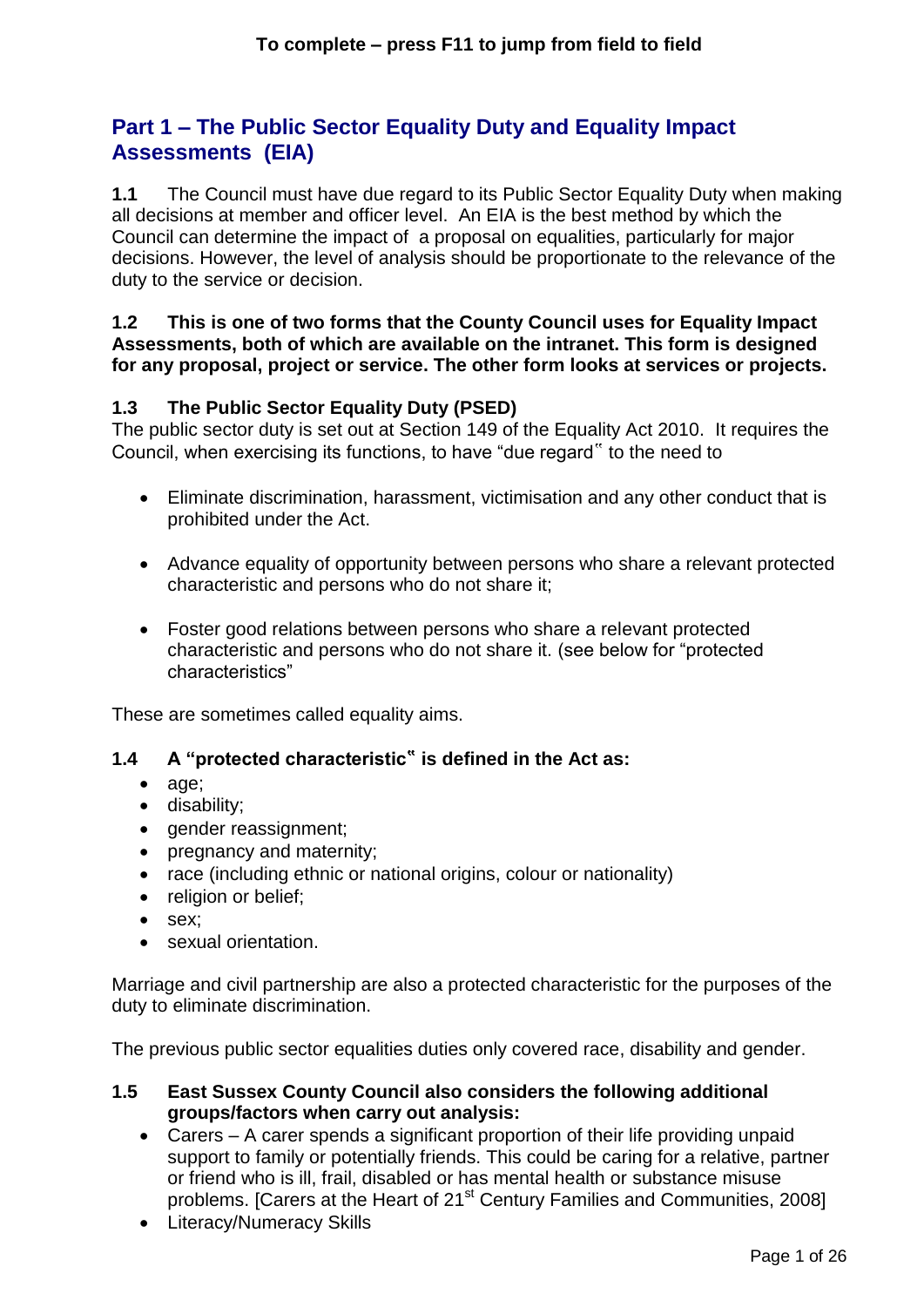- Part time workers
- Rurality

### **1.6 Advancing equality (the second of the equality aims) involves:**

- Removing or minimising disadvantages suffered by people due to their protected characteristic
- Taking steps to meet the needs of people from protected groups where these are different from the needs of other people including steps to take account of disabled people's disabilities
- Encouraging people from protected groups to participate in public life or in other activities where their participation in disproportionately low
- NB Please note that, for disabled persons, the Council must have regard to the possible need for steps that amount to positive discrimination, to "level the playing field" with non-disabled persons, e.g. in accessing services through dedicated car parking spaces.

#### **1.6 Guidance on Compliance with The Public Sector Equality Duty (PSED) for officers and decision makers:**

1.6.1 To comply with the duty, the Council must have "due regard" to the three equality aims set out above. This means the PSED must be considered as a factor to consider alongside other relevant factors such as budgetary, economic and practical factors.

1.6.2 What regard is "due" in any given case will depend on the circumstances. A proposal which, if implemented, would have particularly negative or widespread effects on (say) women, or the elderly, or people of a particular ethnic group would require officers and members to give considerable regard to the equalities aims. A proposal which had limited differential or discriminatory effect will probably require less regard.

#### 1.6.3 *Some key points to note :*

- The duty is regarded by the Courts as being very important.
- Officers and members must be aware of the duty and give it conscious consideration: e.g. by considering open-mindedly the EIA and its findings when making a decision. When members are taking a decision, this duty can't be delegated by the members, e.g. to an officer.
- EIAs must be evidence based.
- There must be an assessment of the practical impact of decisions on equalities, measures to avoid or mitigate negative impact and their effectiveness.
- There must be compliance with the duty when proposals are being formulated by officers and by members in taking decisions: the Council can't rely on an EIA produced after the decision is made.
- The duty is ongoing: EIA's should be developed over time and there should be evidence of monitoring impact after the decision.
- The duty is not, however, to achieve the three equality aims but to consider them – the duty does not stop tough decisions sometimes being made.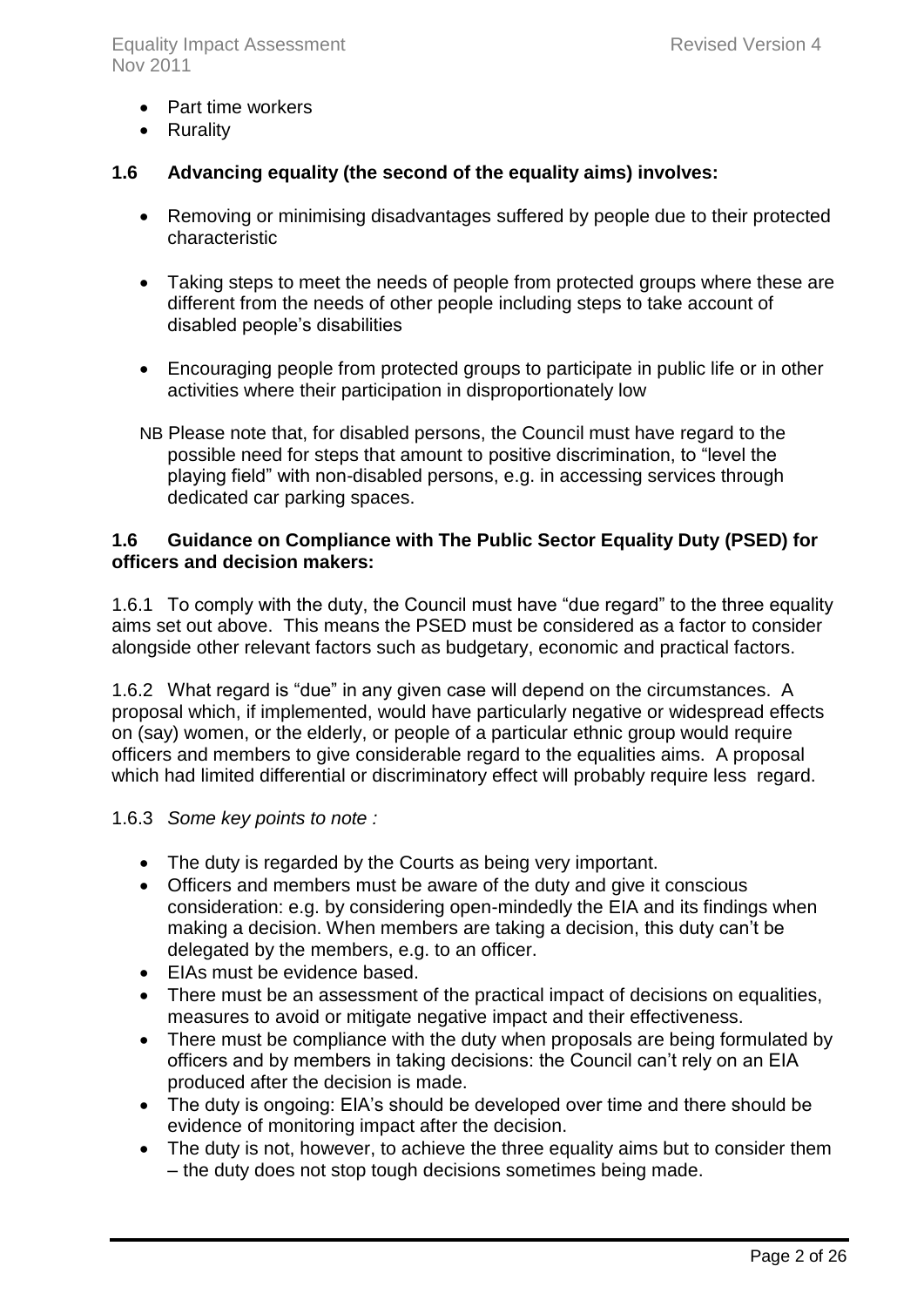• The decision maker may take into account other countervailing (i.e. opposing) factors that may objectively justify taking a decision which has negative impact on equalities (for instance, cost factors)

1.6.4 In addition to the Act, the Council is required to comply with any statutory Code of Practice issued by the Equality and Human Rights Commission. New Codes of Practice under the new Act have yet to be published. However, Codes of Practice issued under the previous legislation remain relevant and the Equality and Human Rights Commission has also published guidance on the new public sector equality duty.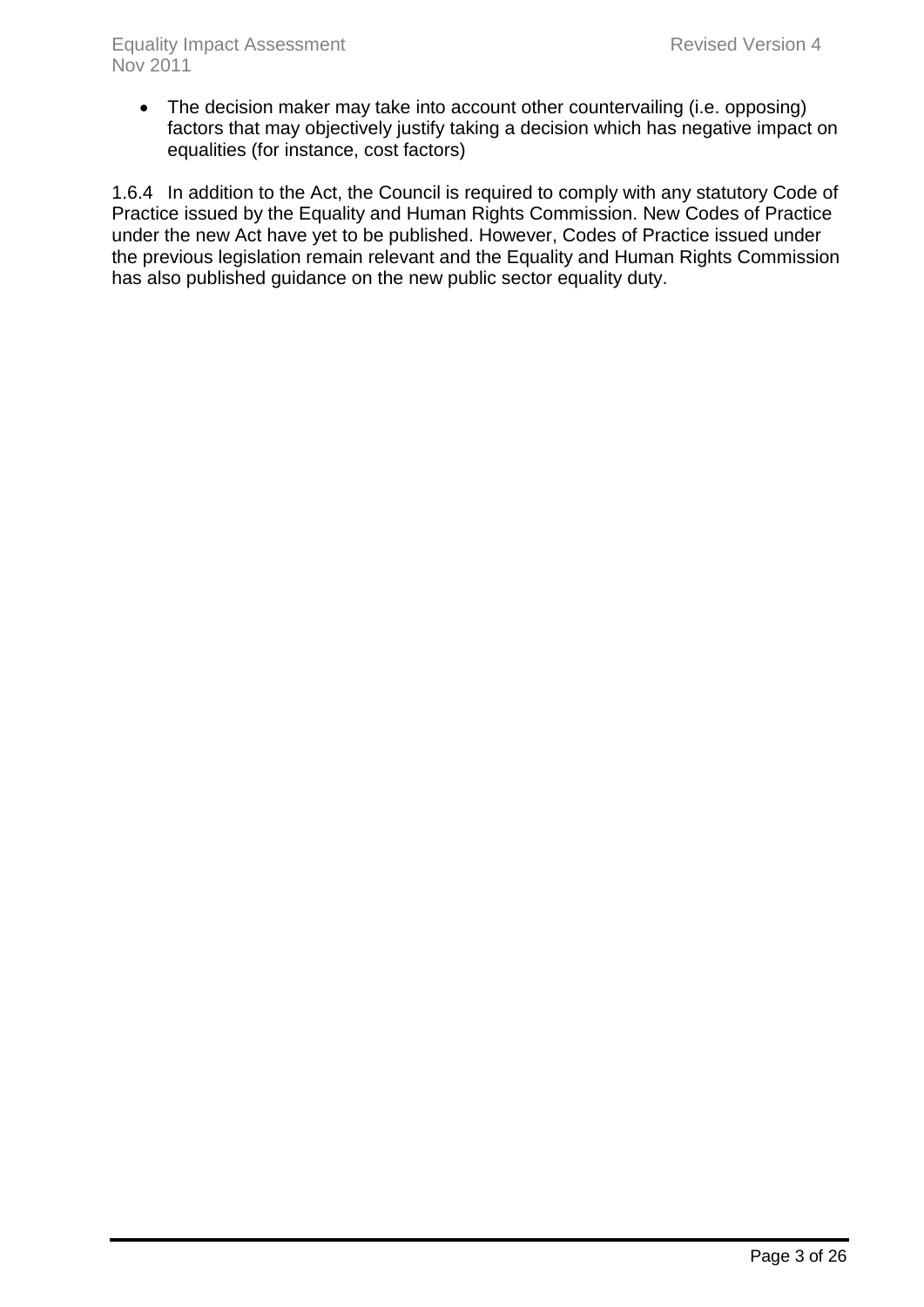# <span id="page-4-0"></span>**Part 2 – Aims and implementation of the proposal, project or service**

#### **2.1 What is being assessed?**

#### **a) Proposal or name of the project or service.**

The recommendation to halt the proposed closure of Rodmell CE Primary School with effect from 31 August 2017.

#### **c) What is the main purpose or aims of proposal, project or service?**

The recommendation to agree to halt the proposed closure of Rodmell CE Primary School and allow the school until the end of Term 4 in March 2017 to submit a firm and viable partnership proposal to the Local Authority which sets out the educational and business benefits that would ensure a sustainable future model for the school.

It is the local authority's duty to ensure that there are sufficient places across the County to accommodate all pupils of statutory school age. The local authority must also consider its duty to promote high education standards, ensure fair access to educational opportunity and promote the fulfilment of every child's educational potential with the aim of enabling children to take up a school place within their local community.

In October 2014 the Lead Member agreed that a review of primary schools should be undertaken in the Lewes area. The Area Review raised significant concerns about the long term sustainability of Rodmell CE Primary School in terms of the risks to its financial stability, securing good outcomes for pupils and its ability to attract pupils from within its community area.

The majority of children attending Rodmell CE Primary School do not live within the local area to the school. Only 19% of pupils attending the school at the January 2016 census came from the community area. Even if the school were to fill to capacity it would remain a very small school (63 places). The average annual birth rate in the Rodmell and Southease Parish in the period 2001/02 (reception year intake 2006/07) to 2010/11 (reception year intake 2015/16) was 3.4. In the period 2011/12 (reception year intake 2016/17) to 2014/15 (reception year intake 2019/20) the average annual birth rate was 2.5. The local authority is concerned that there are insufficient pupils in the community area now, and predicted for the future, to sustain an educationally and financially viable primary school in the long term without relying on attracting pupils from areas closer to other schools.

For these reasons and having considered alternative options including federation, amalgamation and academisation, the local authority sought approval from the Lead Member for Education and Inclusion, Special Educational Needs and Disability on 21 March 2016 to consult on a proposal to close Rodmell CE Primary School.

Following the consultation period and an analysis of the consultation reponses and a range of other information, including a previous EqIA on the impact of the proposed closure, a recommendation is now being put forward to halt the closure to allow the school to put forward a sustainable future partnership model.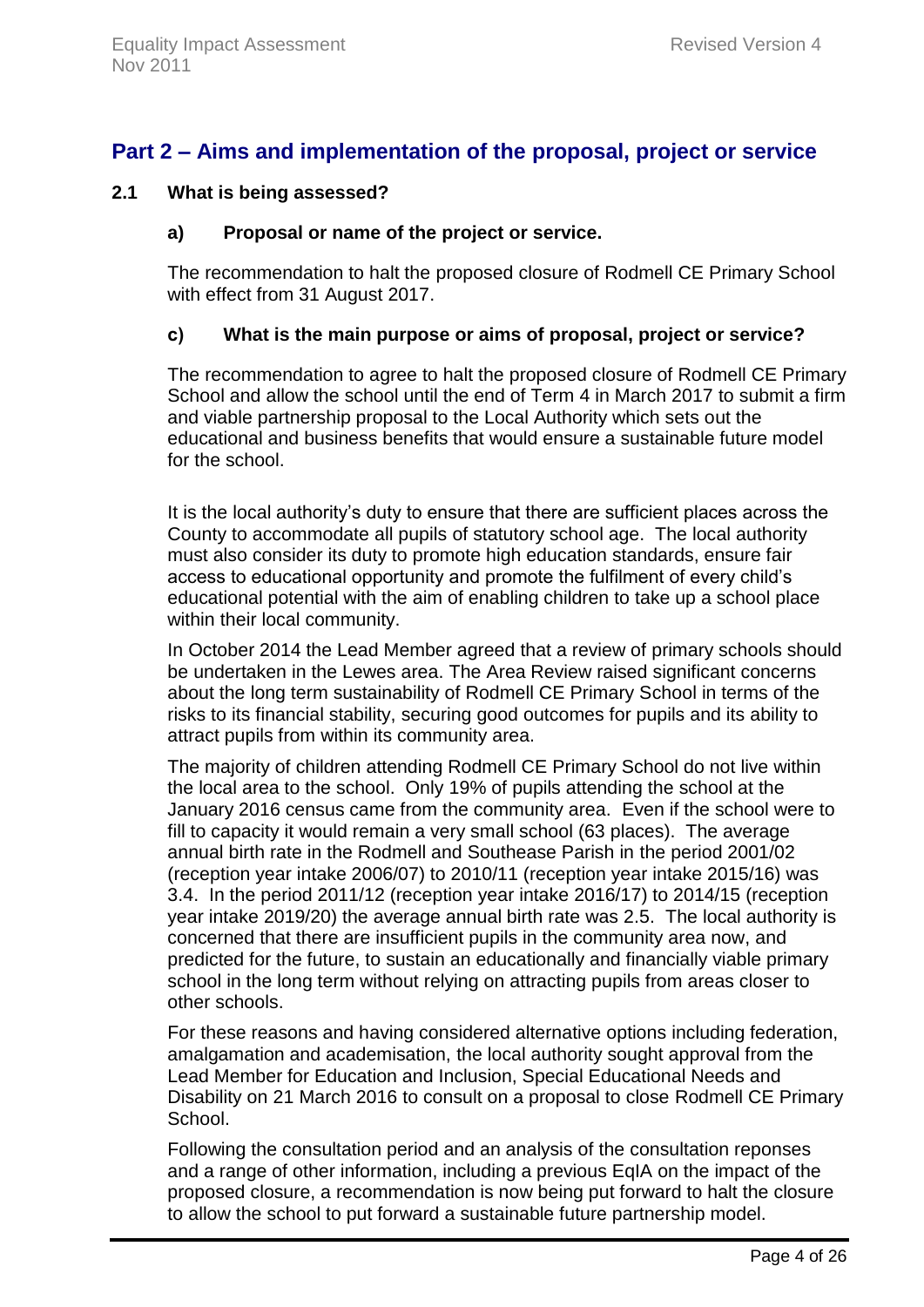#### **e) Manager(s) and section or service responsible for completing the assessment**

Gary Langford, Place Planning Manager, Standards and Learning Effectiveness **Service** 

The Equality Impact Assessment was contributed to by the relevant local authority officers.

#### **2.2 Who is affected by the proposal, project or service? Who is it intended to benefit and how?**

Children and their families, staff and the local community. The main beneficiaries will be the pupils currently at Rodmell CE Primary School. All pupils at the school will be affected by a period of uncertainty about the future of the school.

#### **2.3 How is, or will, the proposal, project or service be put into practice and who is, or will be, responsible for it?**

The East Sussex County Council Cabinet is responsible for making the final decision on the proposal. If the recommendation to halt the proposed closure is agreed, the governing body of Rodmell CE Primary School must submit a firm and viable proposal by the end of Term 4 in March 2017. The proposal must detail the educational and business benefits that would ensure a sustainable future model for the school. CSD would review the proposal during Term 5 with a view to making a decision before the end of the academic year

### **2.4 Are there any partners involved? E.g. NHS Trust, voluntary/community organisations, the private sector? If yes, how are partners involved?**

Rodmell CE Primary School is a Voluntary Aided school. The Diocese of Chichester shared our concerns about the long term sustainability of Rodmell CE Primary School in terms of the risks to its financial stability, securing good outcomes for pupils and its ability to attract pupils from within its community area. The Diocese agreed that the Council should consult with key stakeholders about the proposed closure of the school.

### **2.5 Is this proposal, project or service affected by legislation, legislative change, service review or strategic planning activity?**

Proposals for closure have to follow a prescribed process established by the Education and Inspections Act 2006 (EIA 2006) as up dated by the Education Act 2011 and the School Organisation (Establishment and Discontinuance of Schools) (England) Regulations 2013.

Background documents:

Report to the Lead Member for Education and Inclusion, Special Educational Needs and Disability on 21 March 2016: <http://esmoderngov01v/ieListDocuments.aspx?CId=456&MId=2867&Ver=4>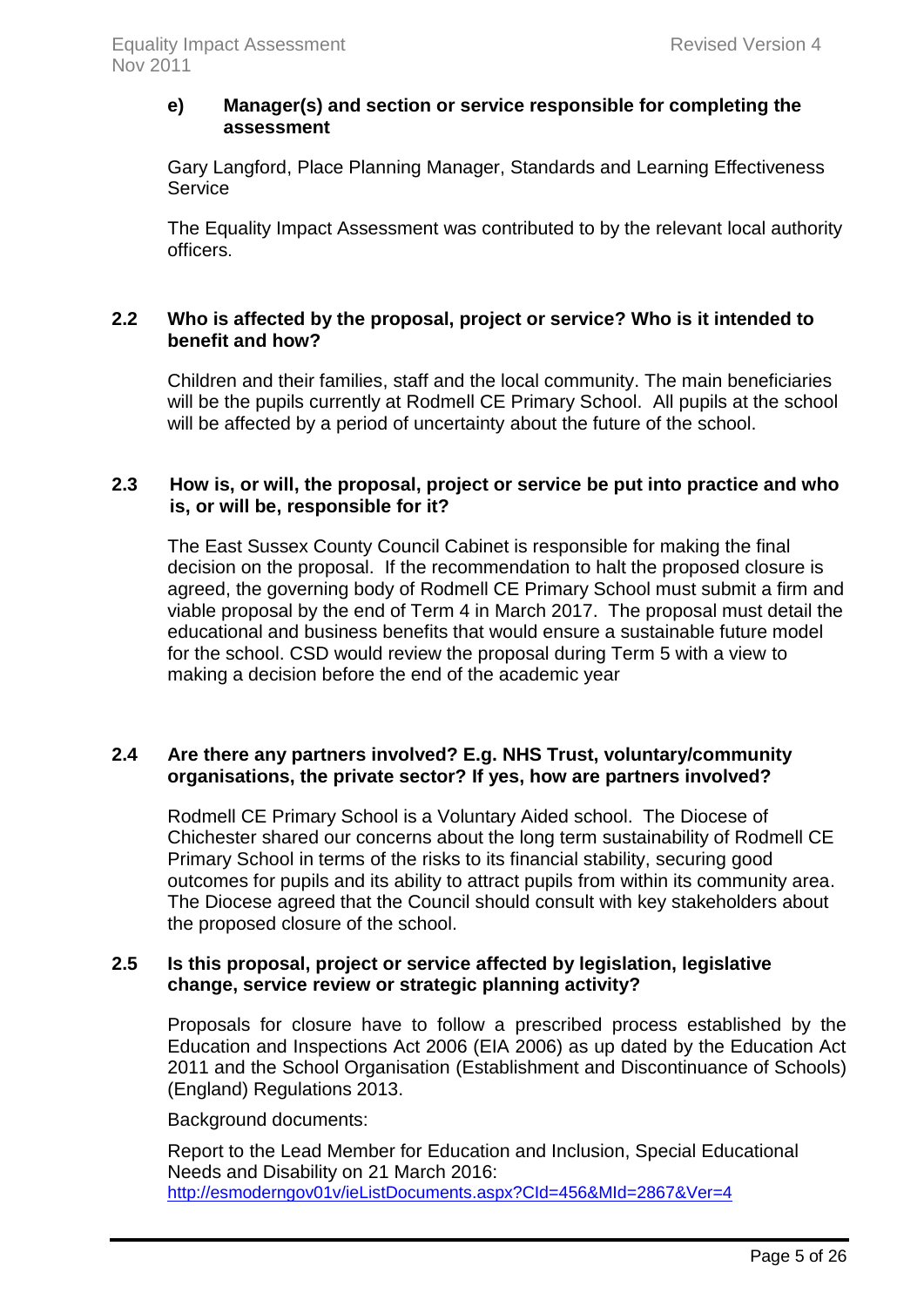#### **2.6 How do people access or how are people referred to your proposal, project or service? Please explain fully.**

If the recommendation to halt the closure process is agreed current pupils at the school would continue to have a place and the school could continue to accept new pupils. Parents would still be able to apply for a place at the school for academic year 2017/18. The East Sussex County Council Admissions booklet would explain the current situation with regard to the closure proposals so that parents are aware of the situation.

#### **2.7 If there is a referral method how are people assessed to use the proposal, project or service? Please explain fully.**

N/A

#### **2.8 How, when and where is your proposal, project or service provided? Please explain fully.**

As referred to in 2.5 above, the local authority must follow a prescribed process in proposing closure of a school. It cannot shorten the process. The local authority has a legal obligation to educate any child that wishes to remain at the school until the date of closure.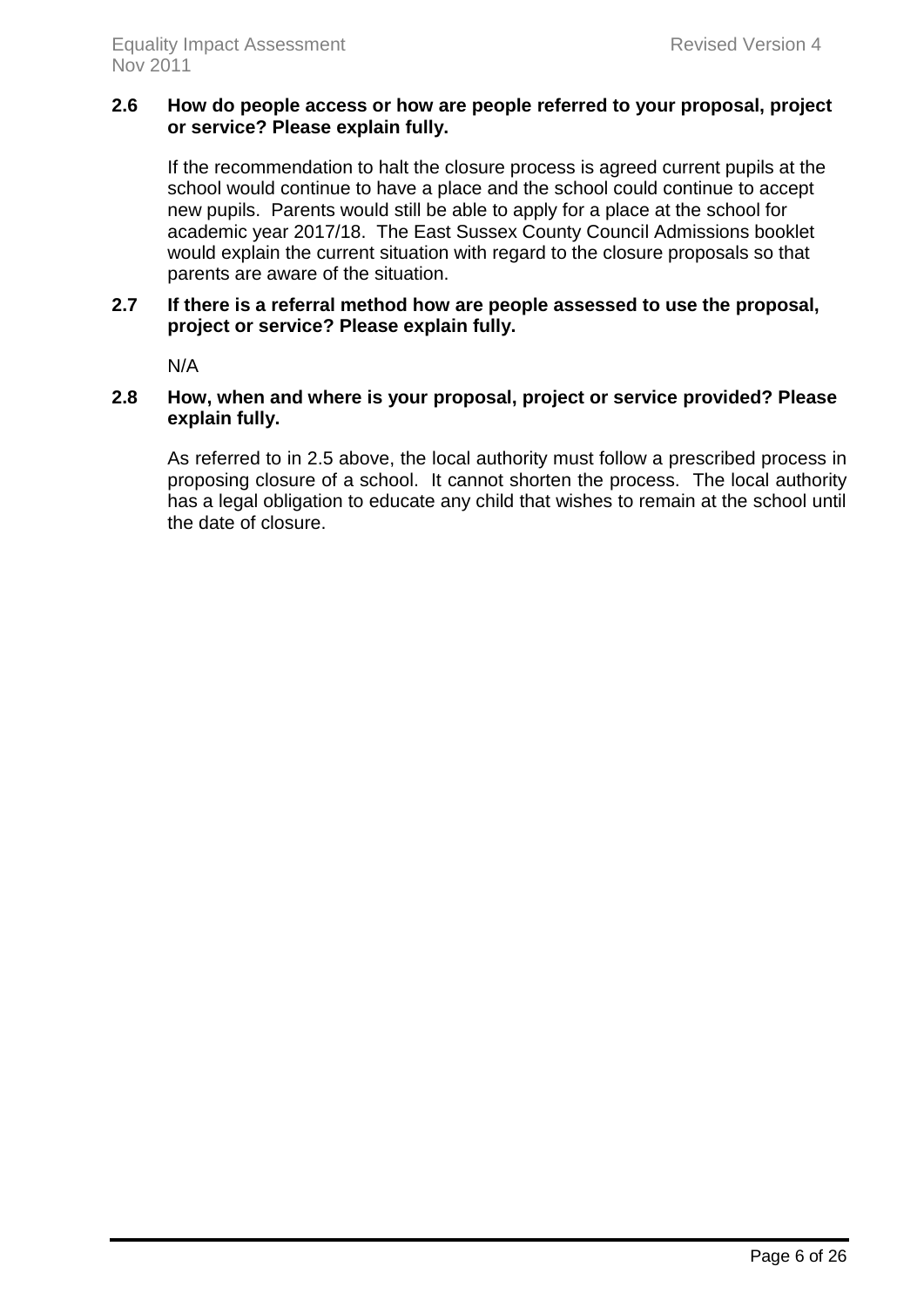# <span id="page-7-0"></span>**Part 3 – Methodology, consultation, data and research used to determine impact on protected characteristics.**

#### **3.1List all examples of quantitative and qualitative data or any consultation information available that will enable the impact assessment to be undertaken.**

|   | Types of evidence identified as relevant have X marked against them |   |                                                                                             |  |  |  |  |  |
|---|---------------------------------------------------------------------|---|---------------------------------------------------------------------------------------------|--|--|--|--|--|
|   | <b>Employee Monitoring Data</b>                                     |   | <b>Staff Surveys</b>                                                                        |  |  |  |  |  |
| X | <b>Service User Data</b>                                            |   | <b>Contract/Supplier Monitoring Data</b>                                                    |  |  |  |  |  |
| X | <b>Recent Local Consultations</b>                                   |   | Data from other agencies, e.g. Police,<br>Health, Fire and Rescue Services, third<br>sector |  |  |  |  |  |
|   | Complaints                                                          |   | <b>Risk Assessments</b>                                                                     |  |  |  |  |  |
|   | <b>Service User Surveys</b>                                         | X | <b>Research Findings</b>                                                                    |  |  |  |  |  |
| X | <b>Census Data</b>                                                  | X | <b>East Sussex Demographics</b>                                                             |  |  |  |  |  |
|   | <b>Previous Equality Impact</b><br><b>Assessments</b>               |   | <b>National Reports</b>                                                                     |  |  |  |  |  |
|   | Other organisations Equality<br><b>Impact Assessments</b>           |   | Any other evidence?                                                                         |  |  |  |  |  |

#### **3.2 Evidence of complaints against the proposal, project or service on grounds of discrimination.**

The consultation responses on the proposed closure demonstrate that the majority of parents, pupils, staff, and the local community are against the proposed closure. A number of respondents have cited the impact on the proposals on individual pupils. Some respondents have also cited that the closure of the school will lead to less choice for parents who wish to send their pupils to a small school and/or a faith school. The responses from this consultation would suggest that the recommendation to halt the consultation process would be welcomed by respondents.

#### **3.3 If you carried out any consultation or research on the proposal, project or service explain what consultation has been carried out.**

In October 2014 the Lead Member agreed that a review of primary schools should be undertaken in the Lewes area. The area review process involved the preparation of data packs between autumn and spring 2015 and the holding of internal meetings with Officers and Diocesan colleagues in the spring and of stakeholder meetings in June 2015. Information and evidence from the review informed the decision to seek approval to consult on proposed closure of Rodmell CE Primary School. The Lewes Area Review Report is included as an Appendix to the Report to the Lead Member for Education and Inclusion, Special Educational Needs and Disability on 21 March 2016: <http://esmoderngov01v/ieListDocuments.aspx?CId=456&MId=2867&Ver=4>

A six week public consultation on the proposed closure of Rodmell CE Primary School commenced on 15 April and ran until 27 May 2016. Hard copies of the Local Authority's consultation document were distributed to approximately 1,420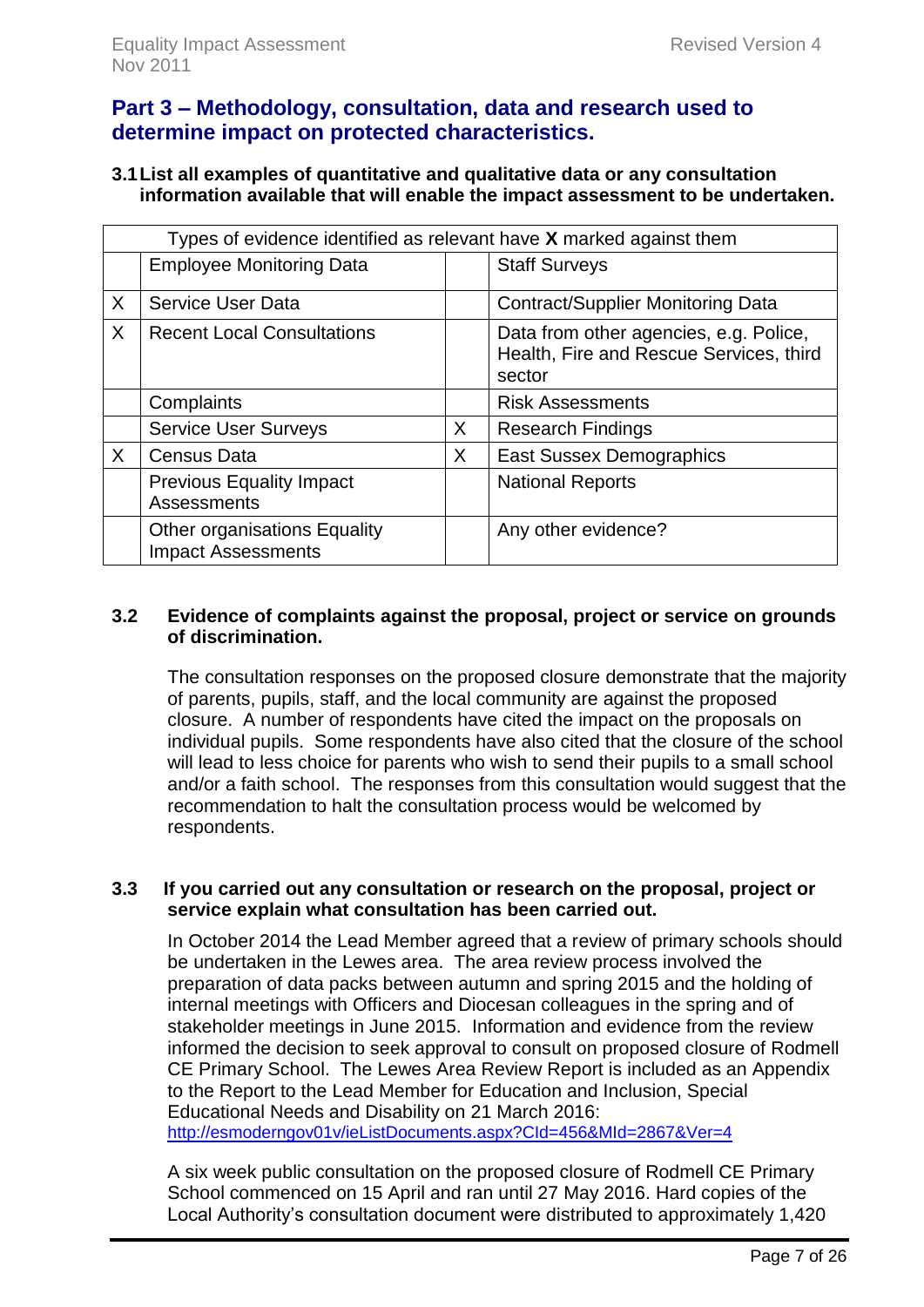key stakeholders and interested parties which included pupils, parents and carers, staff other local schools, trade unions, the District Council and Parish Councils, the local MP, the Church of England and Catholic Dioceses and the wider local community. The consultation document was also available on the ESCC website at: [https://consultation.eastsussex.gov.uk/consultation\\_finder](https://consultation.eastsussex.gov.uk/consultation_finder)

A meeting was held with school staff and their union representatives on 22 April 2016 to provide the opportunity for officers to provide more detail about the proposal and for those attending to ask questions and raise concerns. Notes were taken at this meeting and a Question and Answer (Q&A) document was prepared and sent to the headteacher to distribute to staff.

A public meeting was held in the Church of St Peter, Rodmell on the 3 May 2016 to provide more detail about the proposal and enable parents, carers and all interested parties to ask questions and raise concerns. Notes were taken at this meeting and a Q&A document responding to the key issues raised was produced and posted on the Local Authority's website for people to view. This can be viewed in section 5 of the Consultation Report attached at **Appendix A.**

The children of Rodmell CE Primary School were encouraged to express their views. An officer from the Local Authority met with representatives of the school council on 24 May 2016. 27 letters were also received from pupils. The feedback received from pupils can be viewed in Section 6 of the Consultation Report attached at **Appendix A**.

#### **Consultation Reponses**

118 consultation responses were received during the consultation period of which 85 were completed on line and 33 forms were returned via freepost. It should be noted that a number of duplicate responses were made. In addition

- 1 letter was received
- 2 emails were received
- The governing body of Rodmell CE Primary School submitted an 'Audit Framework and Proposal' to the Director of Children's Services
- 10 respondents emailed members of Cabinet directly

Where known the following stakeholders responded to the consultation

- 27 parents/carers of a child at Rodmell CE Primary School
- 5 pupils at Rodmell CE Primary School
- 9 members of staff at Rodmell CE Primary School
- 4 members of the governing body at Rodmell CE Primary School
- 40 members of the local community
- 31 other (a local teacher, East Sussex resident, Local MP, local nursery owner, former pupils, friends and relatives of parents with children at the school and of staff at the school, parents of children at local schools, teachers at local schools, past pupils, teacher/union rep, visiting professional, Rodmell Parochial Church Council)
- 2 not answered

During the consultation period a 5,000+ signature petition in relation to the proposed closures of both Rodmell CE Primary School and Pells CE Primary School was submitted to the Local Authority. Petitions must be considered in the light of DfE guidance and the greatest weight should be given to representations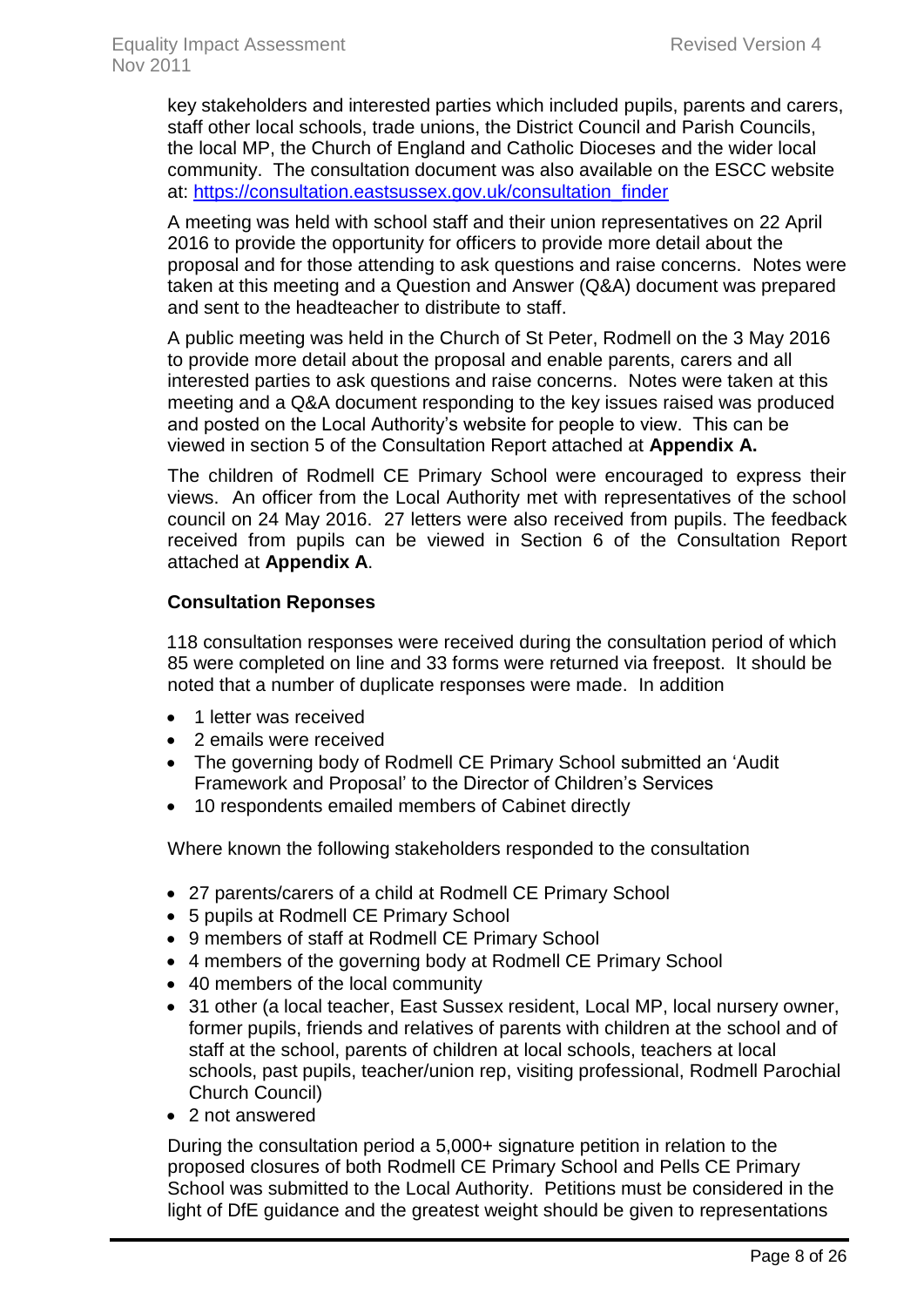from those stakeholders most likely to be directly affected by the proposals rather than simply taking account of the numbers of people expressing a particular view. The petition does not identify each signatory's relationship to the school and therefore it is difficult to assess whether the opinions are those of stakeholders that should be given the greatest consideration. The petition is available for members to view.

The petition was presented at Full Council on 10 May 2016 where the following motion was moved.

*In view of the increasing need for Primary School places in and around Lewes in the next five years, the strength of public feeling shown by a petition of over 5,000 signatories and the emerging plans for the future at both Rodmell School and Pells School, the Council recommends to Cabinet that the process towards the closure of these two schools is halted at the end of the consultation to enable these plans to be put into place.*

A recorded vote on the motion was requested and taken. The motion was carried, the votes being cast as follows - 28 for the motion and 20 against the motion.

### **3.4 What does the consultation, research and/or data indicate about the positive or negative impact of the proposal, project or service?**

<span id="page-9-0"></span>A number of the consultation responses raise concerns about the impact of the proposed closure on specific pupils at the school including those that are more vulnerable. Respondents stated that they like the fact that Rodmell CE Primary School is a small school with good links to the local community.

The recommendation to halt the closure will impact on families who have children at the school, including those children with Special Educational Needs, boys and those eligible for Free School Meals (FSM) who are all over represented at the school and as such will be disproportionately affected by the proposal.

Agreement to the halt the process of closure will lead to an extended period of uncertainty for pupils at the school for the academic year 2017/18 where the future of the school will not be certain.

# • Part 4 – Assessment of impact

#### **4.1 Age: Testing of disproportionate, negative, neutral or positive impact.**

#### **a) How is this protected characteristic reflected in the County/District/Borough?**

In East Sussex there are 37,389 primary age children attending 152 primary schools. In the Lewes District there are 6,855 primary age children attending 28 primary schools. Rodmell CE Primary School has 48 pupils on roll, this equates to 0.7**%** of the total primary age population in Lewes District and 0.13% of the county total (source: January 2016 census).

#### **b) How is this protected characteristic reflected in the population of those impacted by the proposal, project or service?**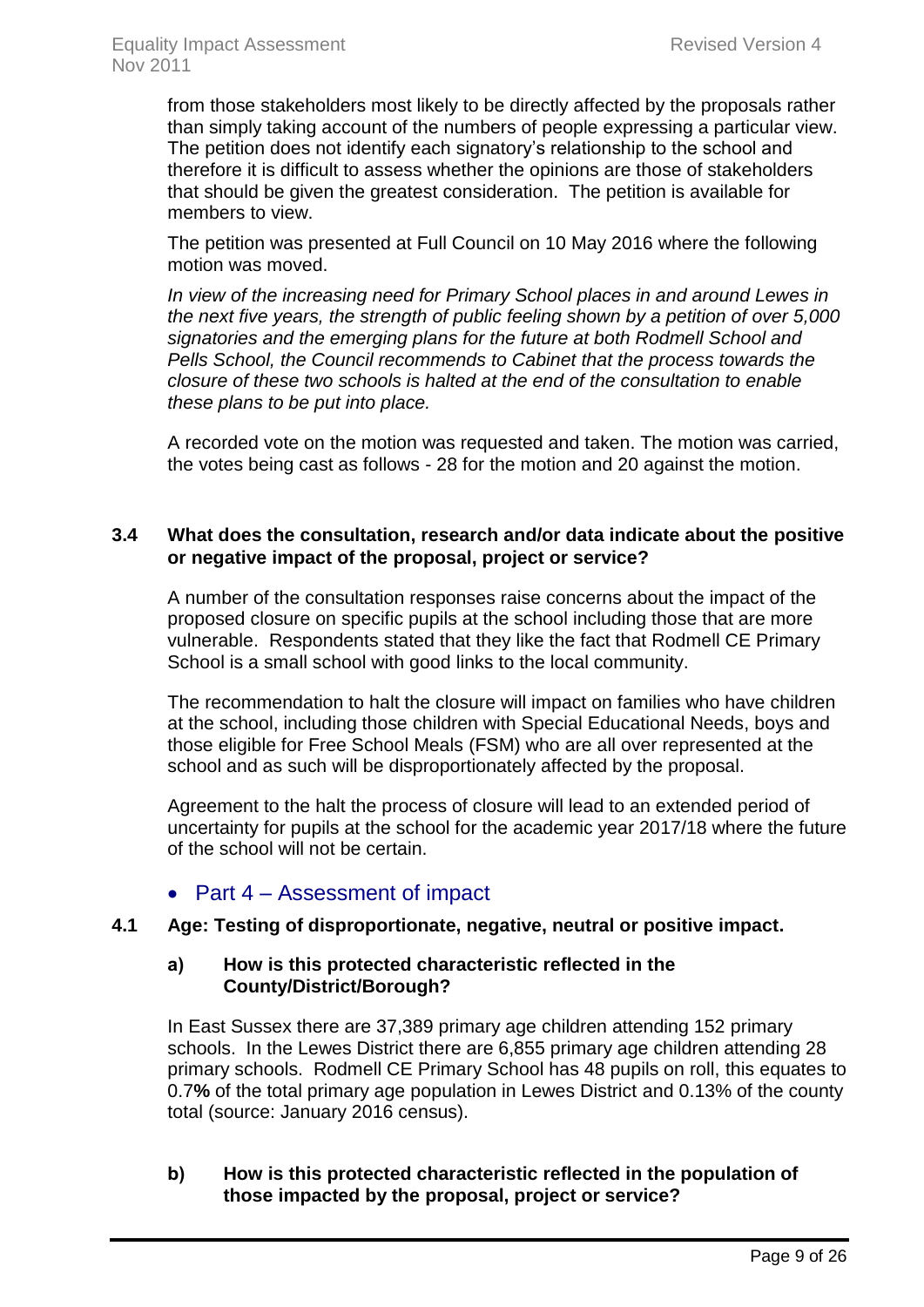The proposal will predominantly affect children of primary school age whose families have children at the school.

#### **c) Will people with the protected characteristic be more affected by the proposal, project or service than those in the general population who do not share that protected characteristic?**

The proposal will disproportionately affect children of primary school age whose families have children at the school.

#### **d) What is the proposal, project or service's impact on different ages/age groups?**

The proposal will impact on the current years up to year five and reception intake in September 2016. It does not affect year 6 and does not affect secondary age children in the town.

### **e) What actions are to/or will be taken to avoid any negative impact or to better advance equality?**

The school will continue to provide education and support to all children at the school.

# **f) Provide details of the mitigation.**

The local authority will work with the school to ensure that the school and the local community are kept well informed about the progress of the consultation process, including providing information about any new proposal submitted and the timelines for any further stage of consultation.

# **g) How will any mitigation measures be monitored?**

The Local Authority will continue to work closely with the school to regularly monitor the progress and outcomes of pupils during this time of uncertainty.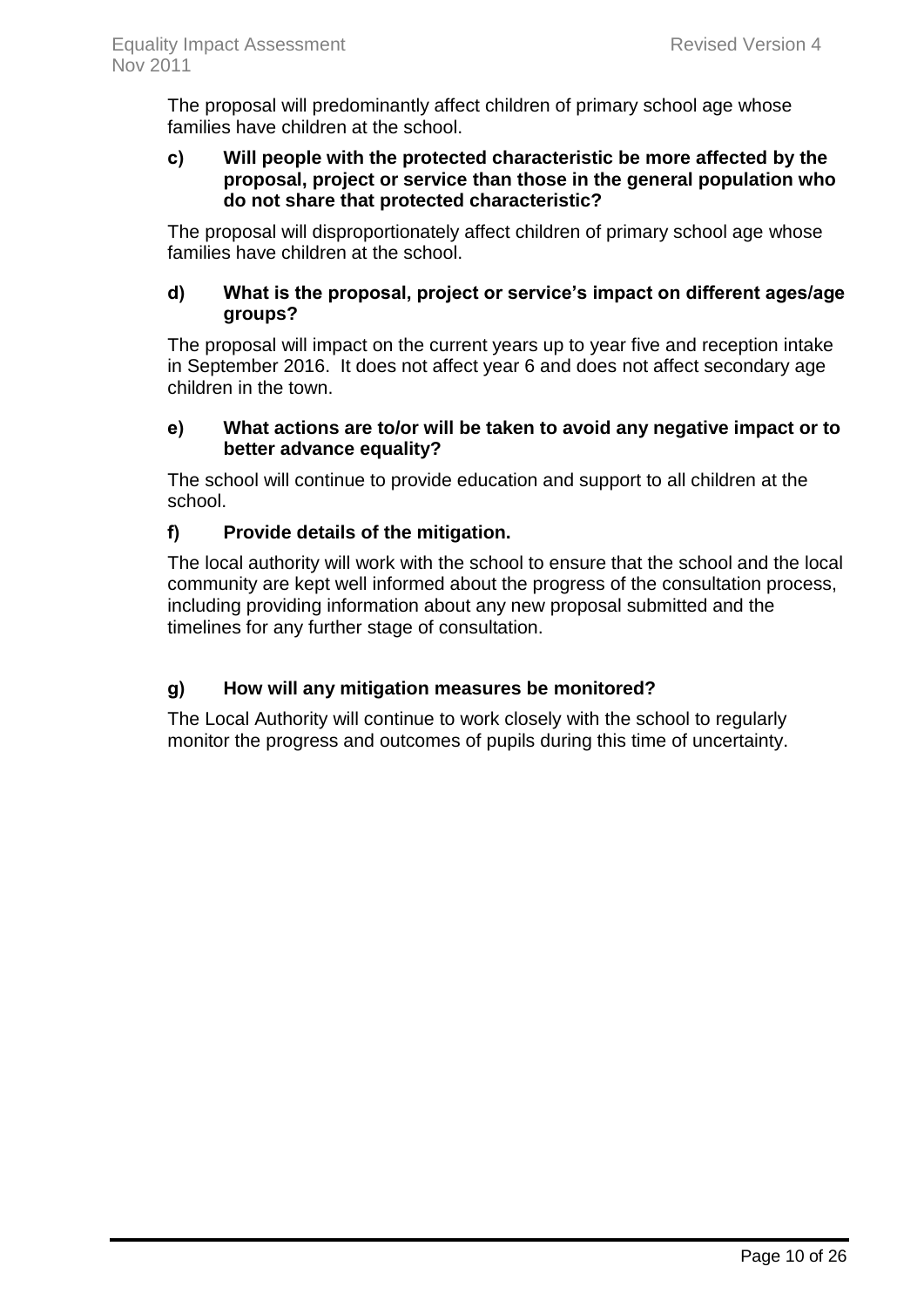#### **4.2 Disability: Testing of disproportionate, negative, neutral or positive impact.**

#### **a) How is this protected characteristic reflected in the County /District/Borough?**

The following chart shows the number of children recorded as having Special Educational Needs (SEN) in the January 2016 school census (children attending East Sussex maintained primary schools and academies). District/ Borough information relates to pupil's home address as reported in the January 2016 school census.



In East Sussex there were 8,042 children recorded as having Special Educational Needs in the January 2016 school census. The figure for Lewes District was 1,536.

Disability projections published on East Sussex in Figures (ESiF) in July 2013 put the total number of people with a disability in East Sussex at 89,006 for 2013. The figure for Lewes District is 15,818.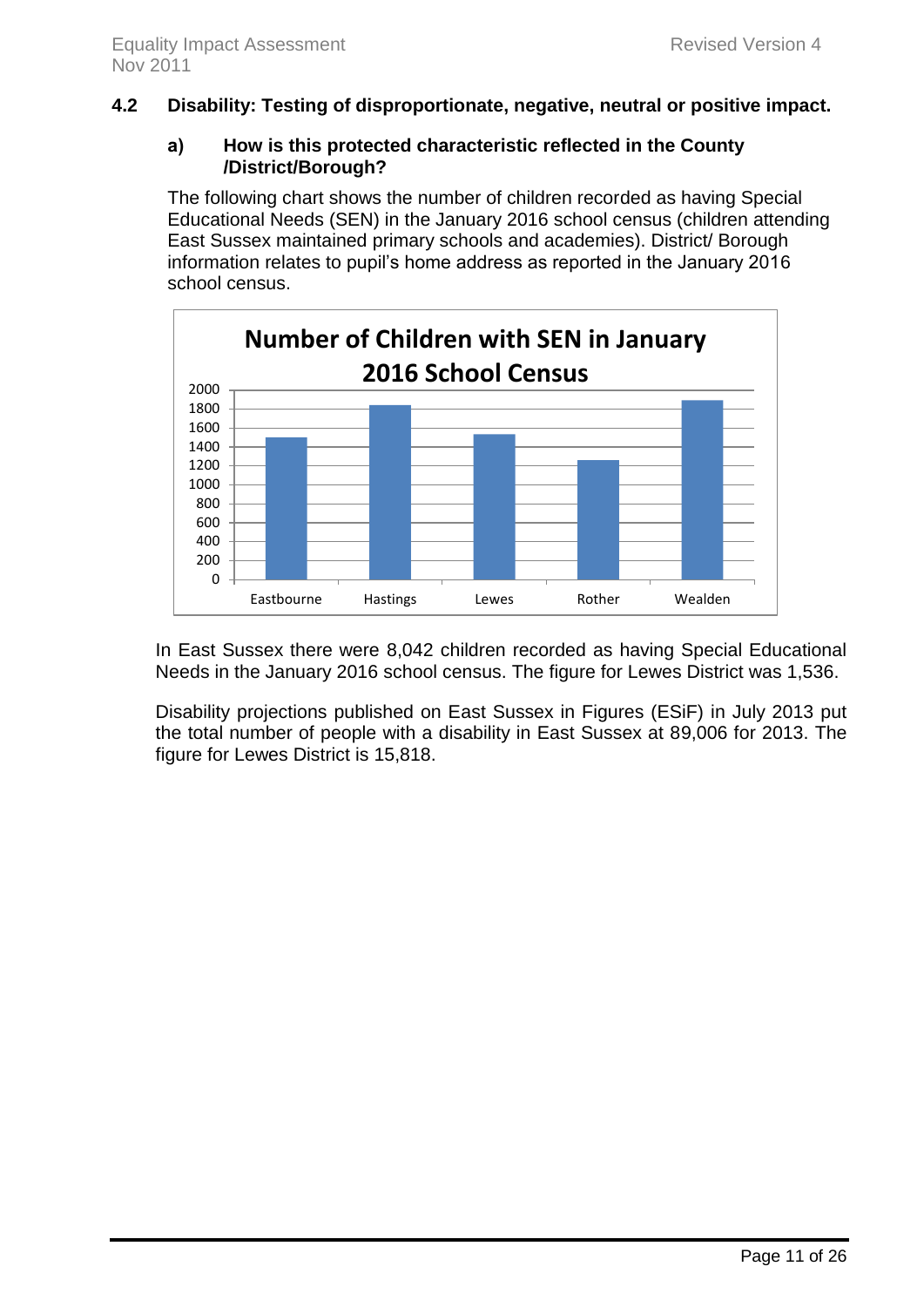| <b>East Sussex in Figures</b><br><b>ESiF help</b><br>Contact us ESCC open data policy<br>Home                                                                               |                                                                                         |                   |                                                                                     |        |                                  |        |               |               |                                                                       |        |                              |                             |                                                                  |        |                 |         | <b>East Sussex</b><br><b>County Council</b> |
|-----------------------------------------------------------------------------------------------------------------------------------------------------------------------------|-----------------------------------------------------------------------------------------|-------------------|-------------------------------------------------------------------------------------|--------|----------------------------------|--------|---------------|---------------|-----------------------------------------------------------------------|--------|------------------------------|-----------------------------|------------------------------------------------------------------|--------|-----------------|---------|---------------------------------------------|
| F R<br><b>Disability</b>                                                                                                                                                    | <b>DESCRIPTION</b>                                                                      | <b>TABULATION</b> |                                                                                     |        |                                  |        |               |               |                                                                       |        |                              |                             | $\blacksquare$ $\blacksquare$ $\bowtie$ $\blacksquare$ $\bowtie$ |        | 国内吕             |         | $\bowtie$ 32 2                              |
| E East Sussex in Figures 4                                                                                                                                                  | $\blacktriangle$<br>Dataset: Disability projections policy-based, 2012-2027 - districts |                   |                                                                                     |        |                                  |        |               |               |                                                                       |        |                              |                             |                                                                  |        |                 |         |                                             |
| Searching for: (Disability) (39 hits)<br><b>□ East Sussex in Figures 4</b>                                                                                                  | ESCC Projections July 2013                                                              |                   |                                                                                     |        |                                  |        |               |               |                                                                       |        |                              |                             |                                                                  |        |                 |         |                                             |
| Ell Disability projections policy-based, 2012-2027 - districts<br>EE Disability Living Allowance (DLA) claimants, 2007-2012 -                                               | Geography: Mixed                                                                        |                   | Year                                                                                |        | Age group: All people (aged 10+) |        |               |               |                                                                       |        | Category: Overall disability |                             |                                                                  |        |                 |         |                                             |
| wards<br>Ell Disability Living Allowance (DLA) claimants by age and                                                                                                         | Measure: Number of people with disability                                               |                   |                                                                                     |        |                                  |        |               |               |                                                                       |        |                              |                             |                                                                  |        |                 |         |                                             |
| gender, 2007-2012 - districts                                                                                                                                               |                                                                                         |                   |                                                                                     |        |                                  |        |               |               |                                                                       |        |                              |                             |                                                                  |        |                 |         |                                             |
| E Healthy life expectancy, 1999-2003 - wards<br>EE Residents with limiting long-term illness in 2011 -                                                                      | Year<br>Geography                                                                       | 2012              | 2013                                                                                | 2014   | 2015                             | 2016   | 2017          | 2018          | 2019                                                                  | 2020   | 2021                         | 2022                        | 2023                                                             | 2024   | 2025            | 2026    | 2027                                        |
| parishes<br>E ID 2007, Index of Multiple Deprivation - super output                                                                                                         | <b>East Sussex</b>                                                                      |                   | 88.448 89.006                                                                       |        |                                  |        |               |               | 89,809 90,601 91,568 92,594 93,542 94,411 95,475 96,623 97,695 98,877 |        |                              |                             |                                                                  |        | 100.153 101.534 | 102.449 | 103,578                                     |
| areas                                                                                                                                                                       | Eastbourne                                                                              | 17,625            | 17,609                                                                              |        | 17,735 17,814 17,960             |        | 18,122        | 18,253        | 18.383                                                                | 18,550 | 18,725                       | 18,895                      | 19.125                                                           | 19,368 | 19,610          | 19.782  | 20,008                                      |
| Ellindices of Multiple Deprivation, 2004 - super output areas<br>EE ID 2010, Index of Multiple Deprivation - super output                                                   | <b>Hastings</b>                                                                         | 16,433            | 16.481                                                                              | 16.576 | 16,670                           | 16.814 | 16.931        | 17.087        | 17,237                                                                |        |                              | 17,401 17,577 17,743        | 17,931                                                           | 18,122 | 18.346          | 18,486  | 18.679                                      |
| areas                                                                                                                                                                       | Lewes                                                                                   | 15,734            | 15,818                                                                              | 15,956 | 16,139                           | 16,290 |               | 16.512 16.682 | 16,837                                                                |        |                              | 17,029 17,243 17,412 17,605 |                                                                  | 17,799 | 18,027          | 18,179  | 18.342                                      |
| ET Residents with limiting long-term illness in 2001 - super                                                                                                                | Rother                                                                                  | 16,688            | 16,746                                                                              |        | 16.897 17.066 17.241             |        | 17,423 17,583 |               | 17,710                                                                | 17,900 |                              | 18.106 18.312 18.520        |                                                                  | 18.750 | 18.975          | 19.157  | 19.357                                      |
| output areas<br>E Residents with limiting long-term illness in 2001 -<br>parishes                                                                                           | Wealden                                                                                 |                   | 21,968 22,352 22,645 22,912 23,264 23,606 23,936 24,244 24,596 24,972 25,334 25,696 |        |                                  |        |               |               |                                                                       |        |                              |                             |                                                                  | 26,113 | 26,577          | 26,844  | 27,193                                      |
| E Households with people with limiting long-term illness in<br>2001 - parishes                                                                                              |                                                                                         |                   |                                                                                     |        |                                  |        |               |               |                                                                       |        |                              |                             |                                                                  |        |                 |         |                                             |
| E Households with people with limiting long-term illness in                                                                                                                 |                                                                                         |                   |                                                                                     |        |                                  |        |               |               |                                                                       |        |                              |                             |                                                                  |        |                 |         |                                             |
| 2001 - super output areas<br>EE ID 2007, Change in ranks since 2004 - super output                                                                                          |                                                                                         |                   |                                                                                     |        |                                  |        |               |               |                                                                       |        |                              |                             |                                                                  |        |                 |         |                                             |
| areas                                                                                                                                                                       |                                                                                         |                   |                                                                                     |        |                                  |        |               |               |                                                                       |        |                              |                             |                                                                  |        |                 |         |                                             |
| ETID 2010, Change in ranks since 2007 - super output<br>areas                                                                                                               |                                                                                         |                   |                                                                                     |        |                                  |        |               |               |                                                                       |        |                              |                             |                                                                  |        |                 |         |                                             |
| Place Survey 2008/09 - Results                                                                                                                                              |                                                                                         |                   |                                                                                     |        |                                  |        |               |               |                                                                       |        |                              |                             |                                                                  |        |                 |         |                                             |
| National Highways and Transport Survey 2009 - Results<br>Mational Highways and Transport Survey 2011 - Results<br>EE ID 2007, Education, skills and training domain - super |                                                                                         |                   |                                                                                     |        |                                  |        |               |               |                                                                       |        |                              |                             |                                                                  |        |                 |         |                                             |
| output areas                                                                                                                                                                |                                                                                         |                   |                                                                                     |        |                                  |        |               |               |                                                                       |        |                              |                             |                                                                  |        |                 |         |                                             |
| EE ID 2007, Living environment domain - super output areas<br>EE ID 2007, Barriers to housing and services domain -                                                         |                                                                                         |                   |                                                                                     |        |                                  |        |               |               |                                                                       |        |                              |                             |                                                                  |        |                 |         |                                             |
| super output areas<br>ET ID 2007, Child and elderly poverty indices - super output                                                                                          |                                                                                         |                   |                                                                                     |        |                                  |        |               |               |                                                                       |        |                              |                             |                                                                  |        |                 |         |                                             |
| areas<br>E ID2007. Summary measures - districts                                                                                                                             |                                                                                         |                   |                                                                                     |        |                                  |        |               |               |                                                                       |        |                              |                             |                                                                  |        |                 |         |                                             |
| EE Indices of Multiple Deprivation, 2004, child poverty index                                                                                                               |                                                                                         |                   |                                                                                     |        |                                  |        |               |               |                                                                       |        |                              |                             |                                                                  |        |                 |         |                                             |
| and elderly poverty index - super output areas                                                                                                                              |                                                                                         |                   |                                                                                     |        |                                  |        |               |               |                                                                       |        |                              |                             |                                                                  |        |                 |         |                                             |
| E Indices of Multiple Deprivation, 2004 - districts<br>EE ID 2010, Education, skills and training deprivation                                                               |                                                                                         |                   |                                                                                     |        |                                  |        |               |               |                                                                       |        |                              |                             |                                                                  |        |                 |         |                                             |
| domain - lower super output areas                                                                                                                                           |                                                                                         |                   |                                                                                     |        |                                  |        |               |               |                                                                       |        |                              |                             |                                                                  |        |                 |         |                                             |
| E ID 2010, Summary measures - districts                                                                                                                                     | ▾                                                                                       |                   |                                                                                     |        |                                  |        |               |               |                                                                       |        |                              |                             |                                                                  |        |                 |         |                                             |

#### **b) How is this protected characteristic reflected in the reflected in the population of those impacted by the proposal, project or service?**

The current SEN data for Rodmell CE Primary School shows that the percentage of SEN pupils at the school is 22.9% (11 out of 48). This is significantly higher in comparison to the % average in East Sussex schools of 12.8%

#### **c) Will people with the protected characteristic be more affected by the proposal, project or service than those in the general population who do not share that protected characteristic?**

The data indicates that Rodmell CE Primary School is significantly overrepresented by pupils with this characteristic.

#### **d) What is the proposal, project or service's impact on people who have a disability?**

Considering the data children with SEN will be disproportionately affected by the proposal.

#### **e) What actions are to/ or will be taken to avoid any negative impact or to better advance equality?**

The school will continue to provide education and support to all children at the school.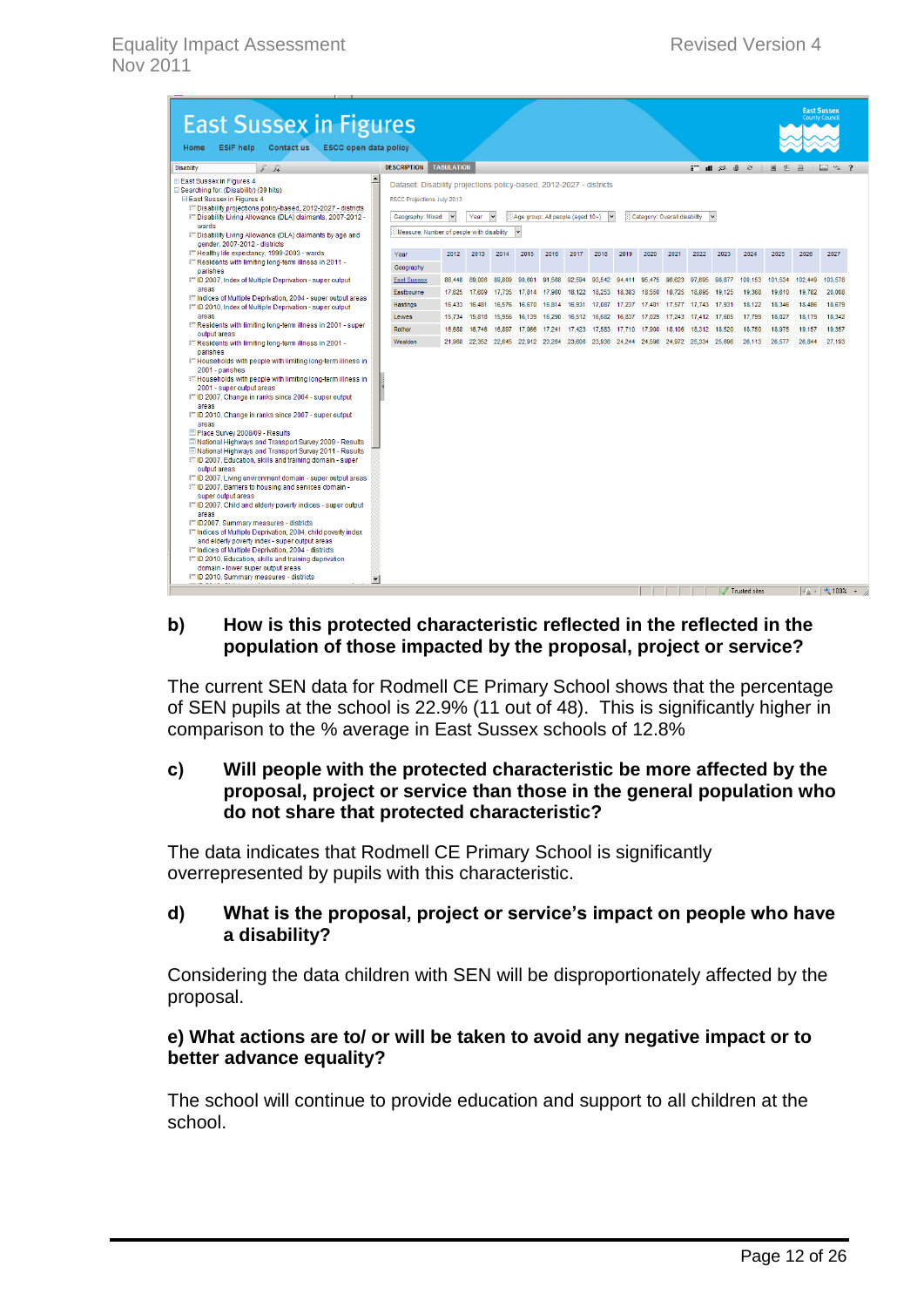#### **Provide details of any mitigation?**

The local authority will work with the school to ensure that the school and the local community are kept well informed about the progress of the consultation process, including providing information about any new proposal submitted and the timelines for any further stage of consultation.

#### **e) How will any mitigation measures be monitored?**

The Local Authority will continue to work closely with the school to regularly monitor the progress and outcomes of pupils during this time of uncertainty.

All schools have to report on the outcomes of all pupils, including SEN pupils. The local authority will continue to monitor the outcomes at all schools for these pupils.

#### **4.3 Ethnicity: Testing of disproportionate, negative, neutral or positive impact.** Race categories are: Colour. E.g. being black or white, Nationality e.g. being a British, Australian or Swiss citizen, Ethnic or national origins e.g. being from a Roma background or of Chinese Heritage

#### **a) How is this protected characteristic reflected in the County /District/Borough?**

The vast majority of pupils (91.7%) according to the January 2016 school census are of White British Heritage. This is broadly in line with that of the population across the County based on the 2011 census. 10.2% of Lewes district's school population is Black and Minority Ethnic (BME). Of the 48 pupils attending Rodmell CE Primary School where ethnicity is known, 8.3% (1 in 12 pupils) are from ethnic minority backgrounds.

Data for Rodmell CE Primary School indicates that the percentage of pupils with English as an Additional Language (EAL) is 0.0% (years 1-6). This is considerably lower than the East Sussex overall of 5.5%.

#### **b) How is this protected characteristic reflected in the population of those impacted by the proposal, project or service?**

BME children are not over represented at Rodmell CE Primary School and as such will not be disproportionately affected by the proposal.

#### **c) Will people with the protected characteristic be more affected by the proposal, project or service than those in the general population who do not share that protected characteristic?**

We do not believe that people with the protected characteristic will be more affected by the proposal than those in the general population who do not share that protected characteristic.

#### **d) What is the proposal, project or service's impact on those who are from different ethnic backgrounds?**

N/A

- **e) What actions are to/ or will be taken to avoid any negative impact or to better advance equality?**
- N/A
- **f) Provide details of any mitigation.**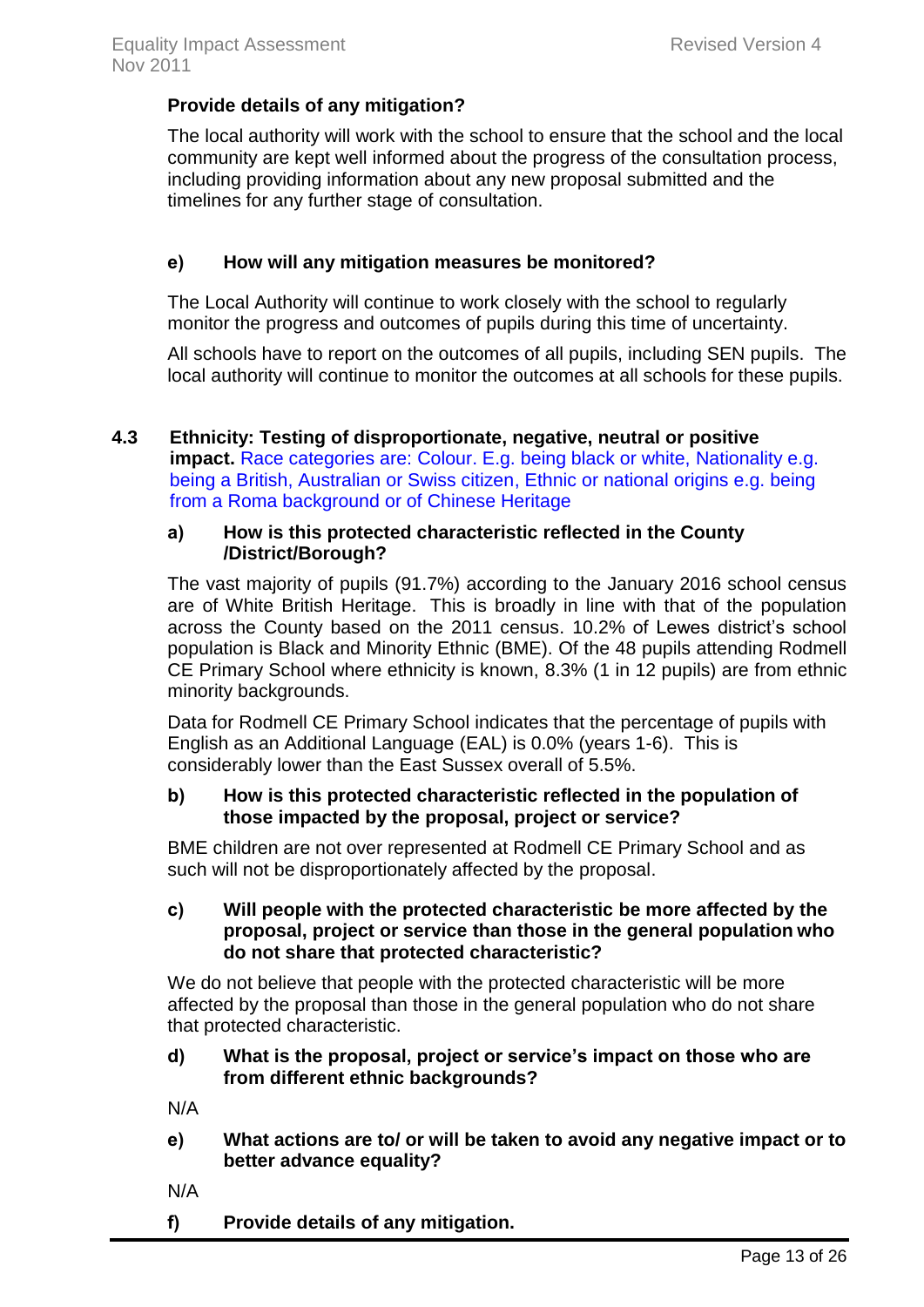N/A

**g) How will any mitigation measures be monitored?**

N/A

- **4.4 Gender/Transgender: Testing of disproportionate, negative, neutral or positive impact**
	- **a) How is this protected characteristic target group reflected in the County/District/Borough?**

The percentage of pupils attending the school who are male is **60.4%** and female **39.6%.** This compares to the East Sussex figures of male **51.5% and female 48.5%.**

### **b) How is this protected characteristic reflected in the population of those impacted by the proposal, project or service?**

The percentage of pupils attending the school who are male is 60.4% and female 39.6%. The following chart shows the gender breakdown of Rodmell CE Primary School by class

|       |                | <b>Numbers</b> | %    |      |  |
|-------|----------------|----------------|------|------|--|
| Class | Year<br>Groups | M              |      | M    |  |
|       | R & 1          | 14             | 26.3 | 73.7 |  |
|       | 2 & 3          |                | 69.2 | 30.8 |  |
|       | 4,5 & 6        | 11             | 31.3 | 68.8 |  |

#### **c) Will people with the protected characteristic be more affected by the proposal, project or service than those in the general population who do not share that protected characteristic?**

Boys will be disproportionately affected by this proposal as they are significantly over represented in the school.

### **d) What is the proposal, project or service's impact on different genders?**

Because boys are significantly over represented at the school, they are likely to be affected by the proposal.

#### **e) What actions are to/ or will be taken to avoid any negative impact or to better advance equality?**

The school will continue to provide education and support to all children at the school.

# **f) Provide details of any mitigation.**

The local authority will work with the school to ensure that the school and the local community are kept well informed about the progress of the consultation process,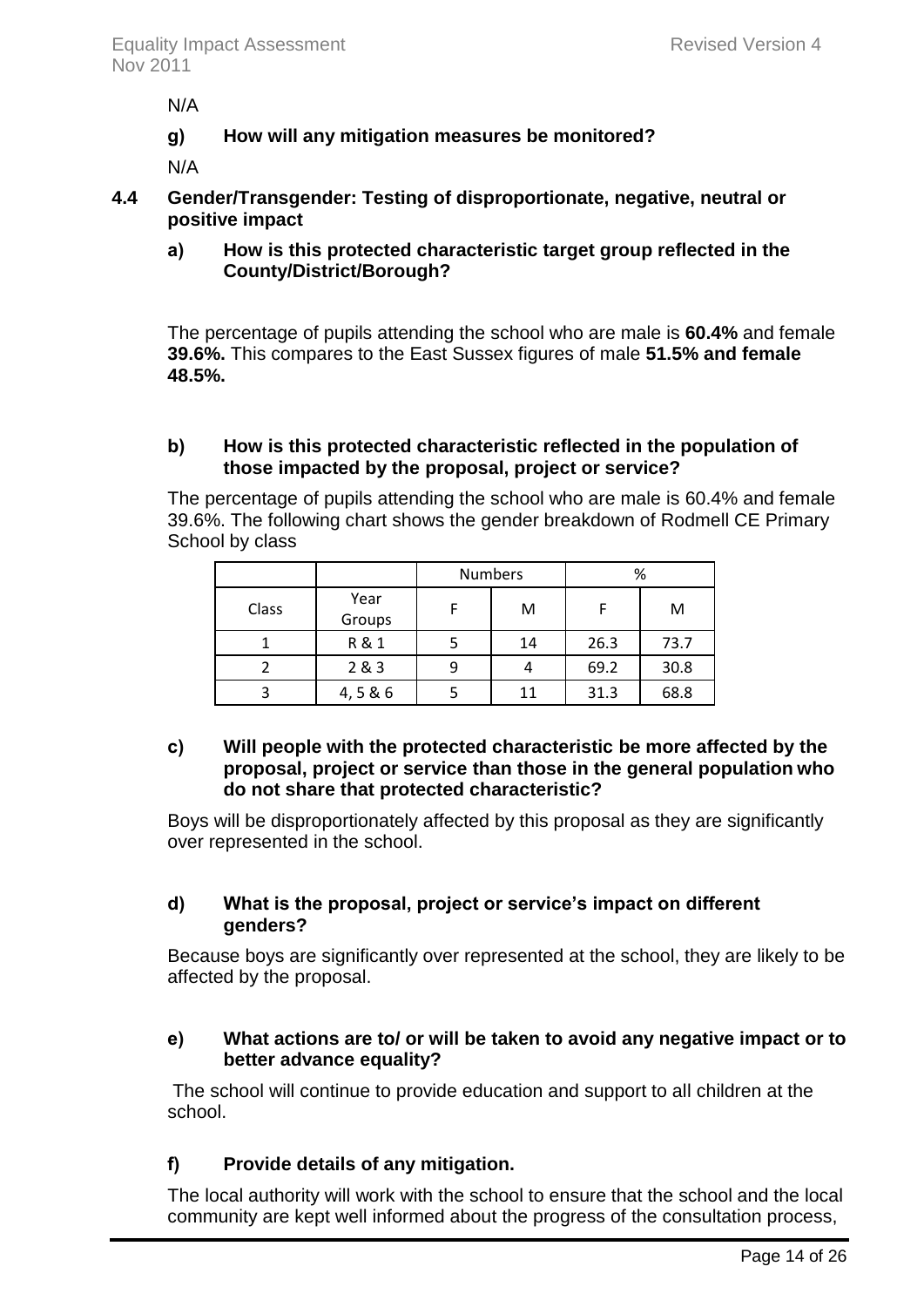including providing information about any new proposal submitted and the timelines for any further stage of consultation.

### **g) How will any mitigation measures be monitored?**

The Local Authority will continue to work closely with the school to regularly monitor the progress and outcomes of pupils during this time of uncertainty.

All schools have to report on the outcomes of all pupils, including an analysis by gender. The local authority will continue to monitor the outcomes at all schools for these pupils.

#### **4.5 Marital Status/Civil Partnership: Testing of disproportionate, negative, neutral or positive impact.**

**a) How is this protected characteristic target group reflected in the County/District/Borough?**

We do not consider marital status/civil partnership characteristics to be relevant to the proposal.

**b) How is this protected characteristic reflected in the population of those impacted by the proposal, project or service?**

N/A

**c) Will people with the protected characteristic be more affected by the proposal, project or service than those in the general population who do not share that protected characteristic?** 

N/A

**d) What is the proposal, project or service's impact on people who are married or same sex couples who have celebrated a civil partnership?** 

N/A

**e) What actions are to/ or will be taken to avoid any negative impact or to better advance equality?** 

N/A

**f) Provide details of any mitigation.**

N/A

**g) How will any mitigation measures be monitored?**

N/A

- **4.6 Pregnancy and maternity: Testing of disproportionate, negative, neutral or positive impact.** 
	- **a) How is this protected characteristic target group reflected in the County/District/Borough?**

We do not consider pregnancy and maternity characteristics to be relevant to the proposal.

**b) How is this protected characteristic reflected in the population of those impacted by the proposal, project or service?**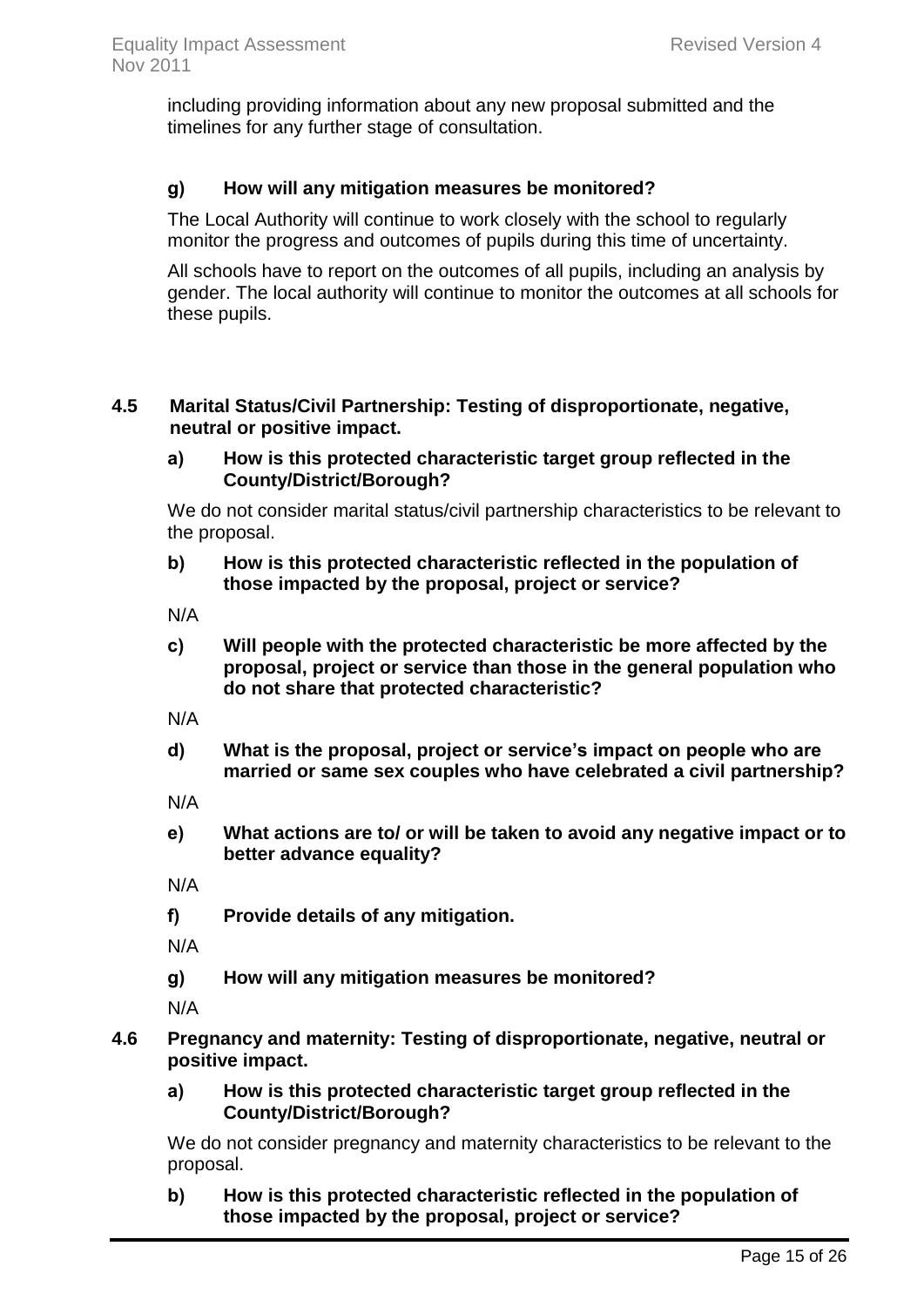N/A

**c) Will people with the protected characteristic be more affected by the proposal, project or service than those in the general population who do not share that protected characteristic?**

N/A

**d) What is the proposal, project or service's impact on pregnant women and women within the first 26 weeks of maternity leave?** 

N/A

**e) What actions are to/ or will be taken to avoid any negative impact or to better advance equality?** 

N/A

**f) Provide details of the mitigation** 

N/A

**g) How will any mitigation measures be monitored?** 

N/A

**4.7 Religion, Belief: Testing of disproportionate, negative, neutral or positive impact.**

### **a) How is this protected characteristic reflected in the County/District/Borough?**

Rodmell CE Primary School is a Voluntary Aided school. The following denominational schools are situated within the Lewes area.

Iford & Kingston CE Primary School Southover CE Primary School, Lewes South Malling CE Primary School, Lewes St Pancras Catholic Primary School, Lewes Annecy Catholic Primary School, Seaford

# **b) How is this protected characteristic reflected in the population of those impacted by the proposal, project or service?**

Rodmell CE Primary School is a Voluntary Aided school but is also a local community school and therefore accepts pupils of all faiths or no faith.

#### **c) Will people with the protected characteristic be more affected by the proposal, project or service than those in the general population who do not share that protected characteristic?**

The proposal will predominantly affect children whose families have chosen to send their children to a denominational school.

### **d) What is the proposal, project or service's impact on the people with different religions and beliefs?**

Considering the fact that the school is a Voluntary Aided school families who have chosen to send their children to a denominational school will be disproportionately affected by the proposal.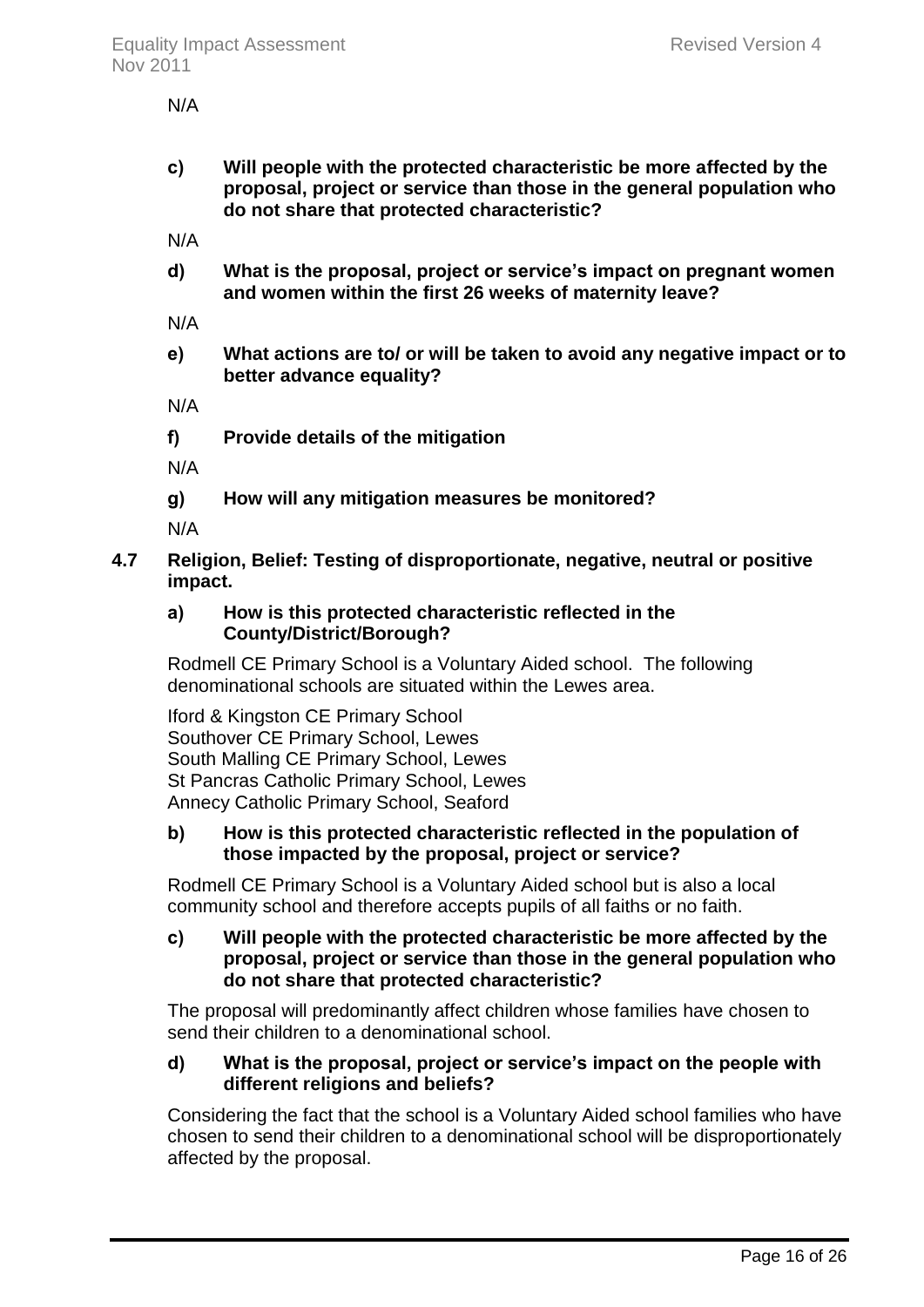#### **e) What actions are to/ or will be taken to avoid any negative impact or to better advance equality?**

The school will continue to provide education and support to all children at the school.

# **f) Provide details of any mitigation.**

The local authority will work with the school to ensure that the school and the local community are kept well informed about the progress of the consultation process, including providing information about any new proposal submitted and the timelines for any further stage of consultation.

# **g) How will any mitigation measures be monitored?**

The Local Authority will continue to work closely with the school to regularly monitor the progress and outcomes of pupils during this time of uncertainty.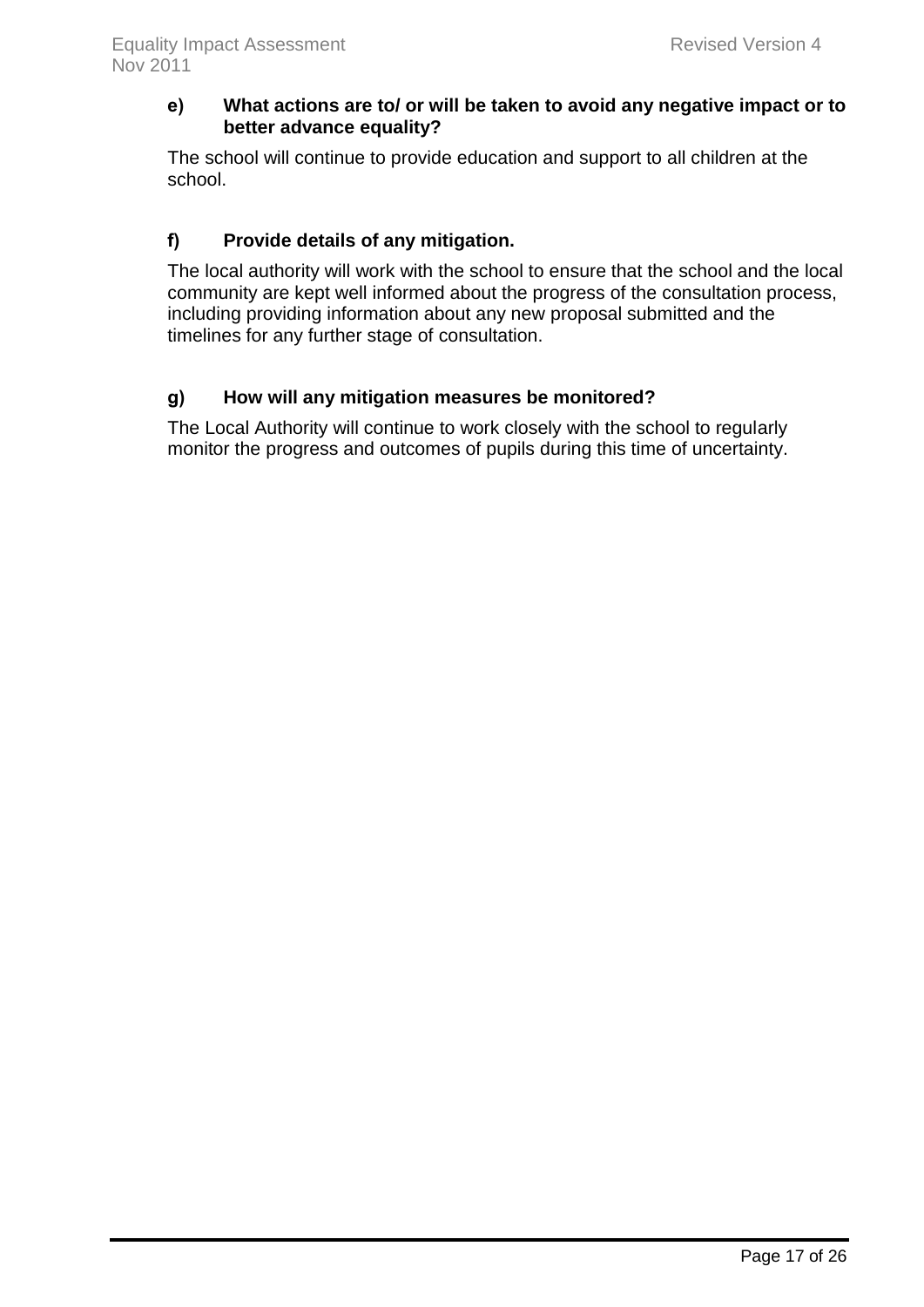**4.8 Sexual Orientation - Gay, Lesbian, Bisexual and Heterosexual: Testing of disproportionate, negative, neutral or positive impact.** 

#### **a) How is this protected characteristic reflected in the County/District/Borough?**

We do not consider sexual orientation characteristics to be relevant to the proposal.

**b) How is this protected characteristic reflected in the population of those impacted by the proposal, project or service?**

N/A

**c) Will people with the protected characteristic be more affected by the proposal, project or service than those in the general population who do not share that protected characteristic?** 

N/A

**d) What is the proposal, project or service's impact on people with differing sexual orientation?** 

N/A

- **e) What actions are to/ or will be taken to avoid any negative impact or to better advance equality?**
- N/A
- **f) Provide details of the mitigation**
- N/A
- **g) How will any mitigation measures be monitored?**

N/A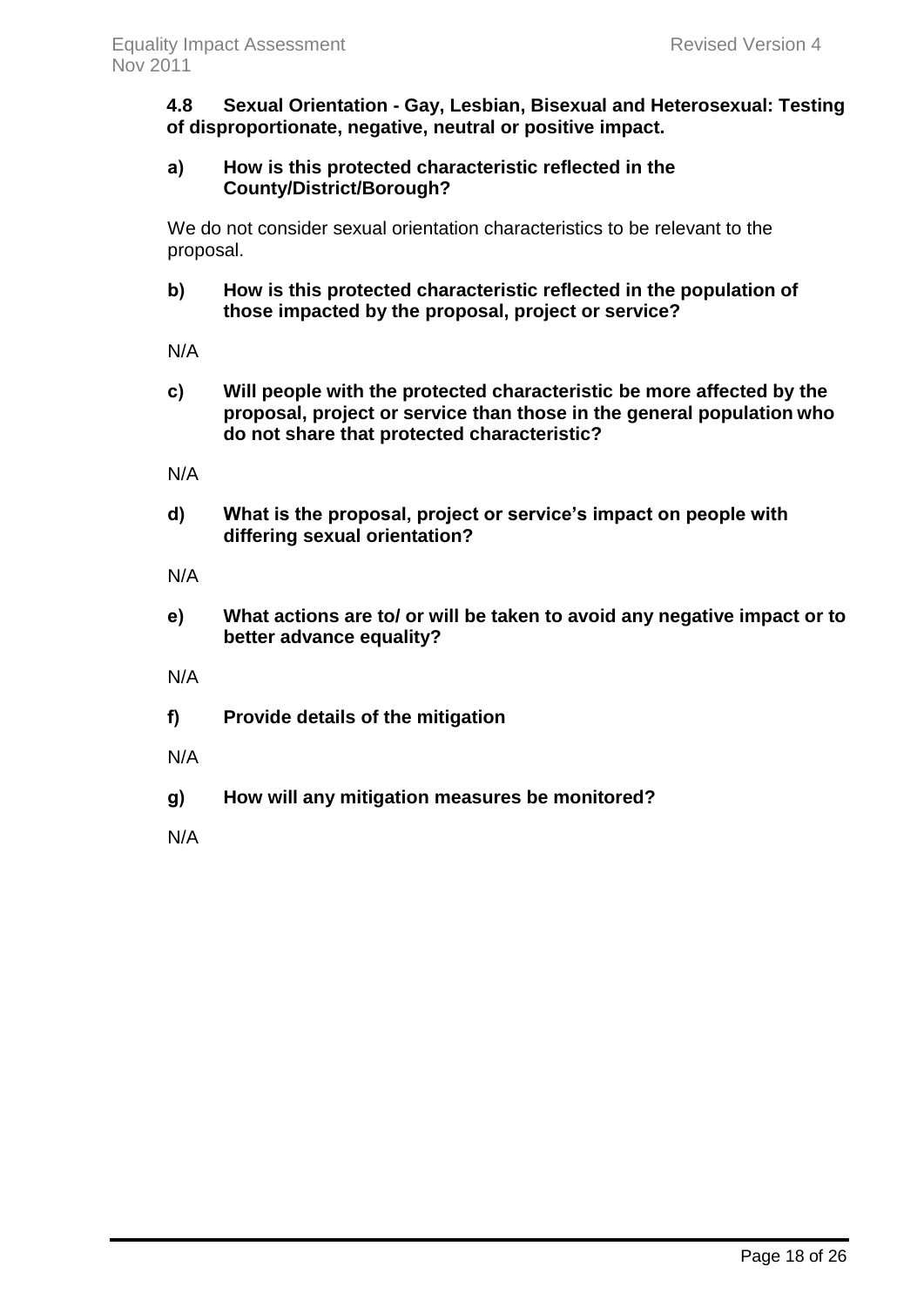#### **4.9 Other: Additional groups/factors that may experience impacts - testing of disproportionate, negative, neutral or positive impact.**

#### **a) How are these groups/factors reflected in the County/District/ Borough?**

As at the January 2015 School Census, 24.2% of all pupils in East Sussex maintained schools are Ever6FSM. A pupil who is described as 'Ever6FSM' means that within the last 6 years the pupil has at some point been eligible for Free School Meals (FSM).

#### **b) How is this group/factor reflected in the population of those impacted by the proposal, project or service?**

28.0% of Rodmell CE Primary School pupils are Ever6FSM. The data therefore indicates that there is an overrepresentation of Ever6FSM pupils at Rodmell CE Primary School.

**c) Will people within these groups or affected by these factors be more affected by the proposal, project or service than those in the general population who are not in those groups or affected by these factors?**

Children from poorer socio economic backgrounds will be disproportionally affected.

#### **d) What is the proposal, project or service's impact on the factor or identified group?**

Considering the data children who are EverFSM will be disproportionately affected by the proposal.

### **e) What actions are to/ or will be taken to avoid any negative impact or to better advance equality?**

The school will continue to provide education and support to all children at the school. All schools have a duty to ensure appropriate provision for pupils who are EverFSM and schools receive specific funding (the pupil premium) to support these pupils.

# **f) Provide details of the mitigation.**

The local authority will work with the school to ensure that the school and the local community are kept well informed about the progress of the consultation process, including providing information about any new proposal submitted and the timelines for any further stage of consultation.

# **g) How will any mitigation measures be monitored?**

The Local Authority will continue to work closely with the school to regularly monitor the progress and outcomes of pupils during this time of uncertainty.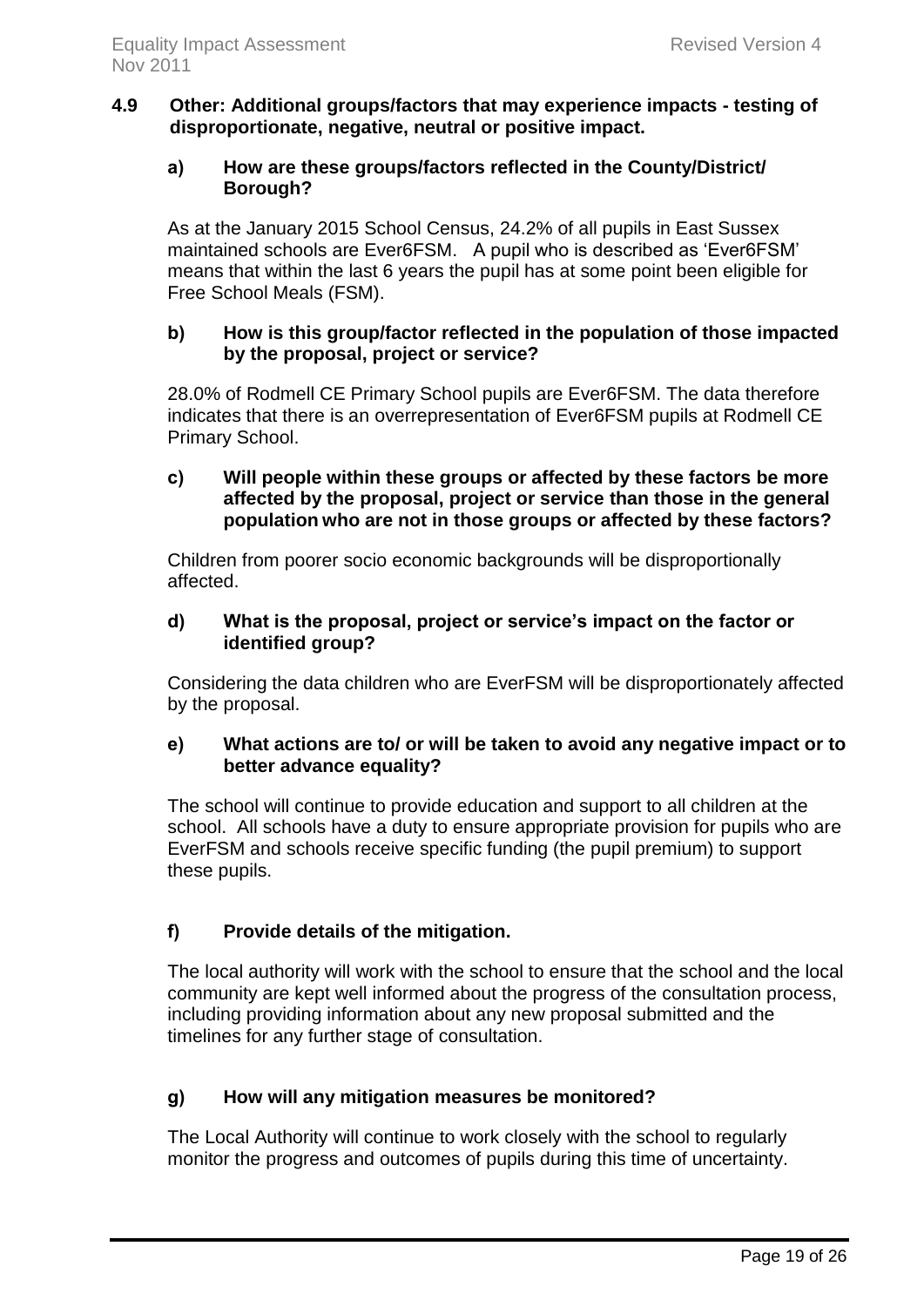All schools have to report on the outcomes of all pupils, including those who are EverFSM. The local authority will continue to monitor the outcomes at all schools for these pupils.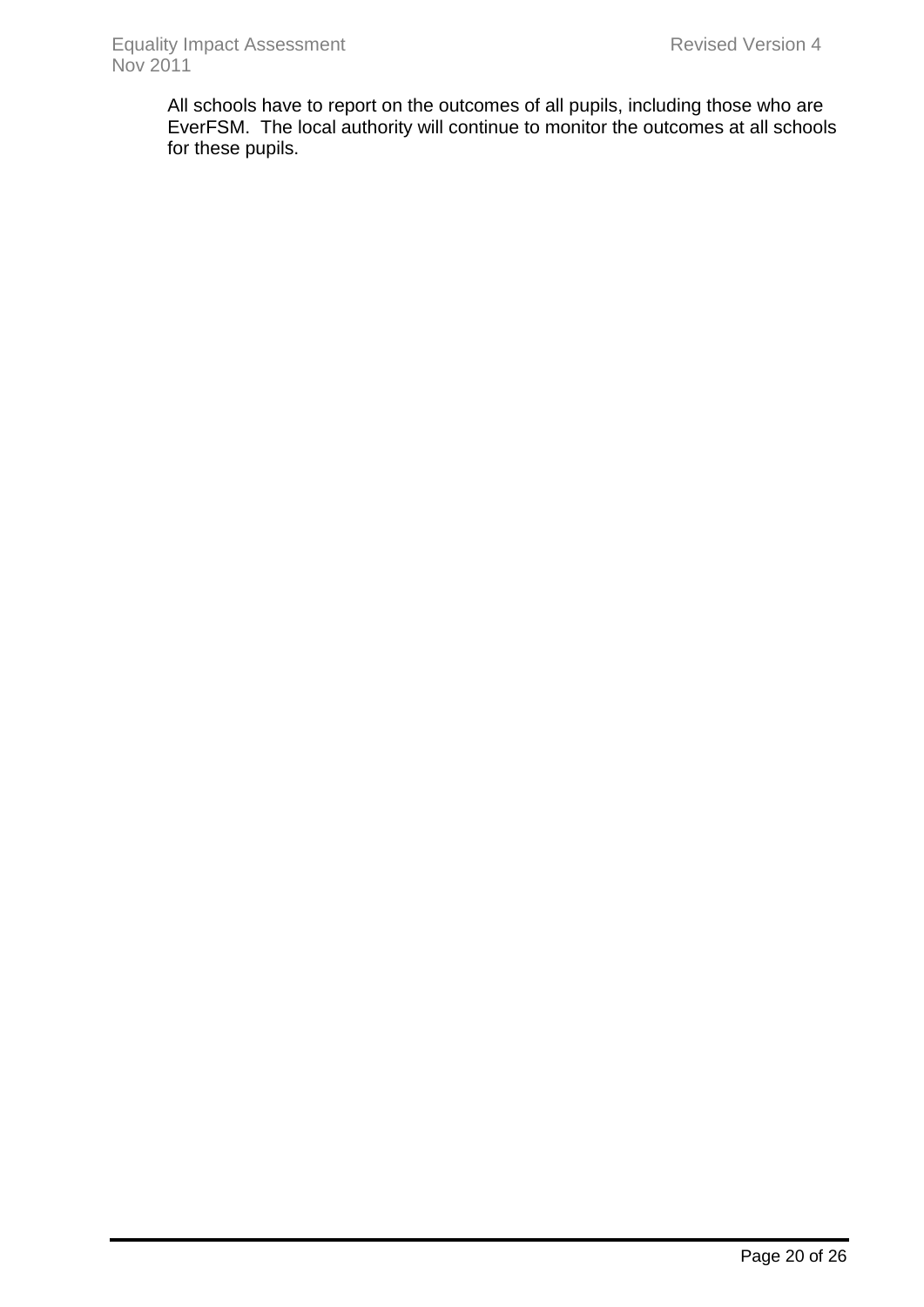**4.10 Human rights -** Human rights place all public authorities – under an obligation to treat you with fairness, equality, dignity, respect and autonomy. **Please look at the table below to consider if your proposal, project or service may potentially interfere with a human right.** 

| <b>Articles</b>  |                                                                                                                              |
|------------------|------------------------------------------------------------------------------------------------------------------------------|
| A2               | Right to life (e.g. pain relief, suicide prevention)                                                                         |
| A <sub>3</sub>   | Prohibition of torture, inhuman or degrading treatment (service<br>users unable to consent, dignity of living circumstances) |
| A4               | Prohibition of slavery and forced labour (e.g. safeguarding<br>vulnerable adults)                                            |
| A <sub>5</sub>   | <b>Right to liberty and security (financial abuse)</b>                                                                       |
| A6 &7            | Rights to a fair trial; and no punishment without law (e.g. staff<br>tribunals)                                              |
| A <sub>8</sub>   | Right to respect for private and family life, home and                                                                       |
|                  | correspondence (e.g. confidentiality, access to family)                                                                      |
| A <sub>9</sub>   | Freedom of thought, conscience and religion (e.g. sacred space,<br>culturally appropriate approaches)                        |
| A10              | Freedom of expression (whistle-blowing policies)                                                                             |
| A11              | Freedom of assembly and association (e.g. recognition of trade<br>unions)                                                    |
| A12              | Right to marry and found a family (e.g. fertility, pregnancy)                                                                |
| <b>Protocols</b> |                                                                                                                              |
| <b>P1.A1</b>     | Protection of property (service users property/belongings)                                                                   |
| <b>P1.A2</b>     | Right to education (e.g. access to learning, accessible information)                                                         |
| <b>P1.A3</b>     | <b>Right to free elections (Elected Members)</b>                                                                             |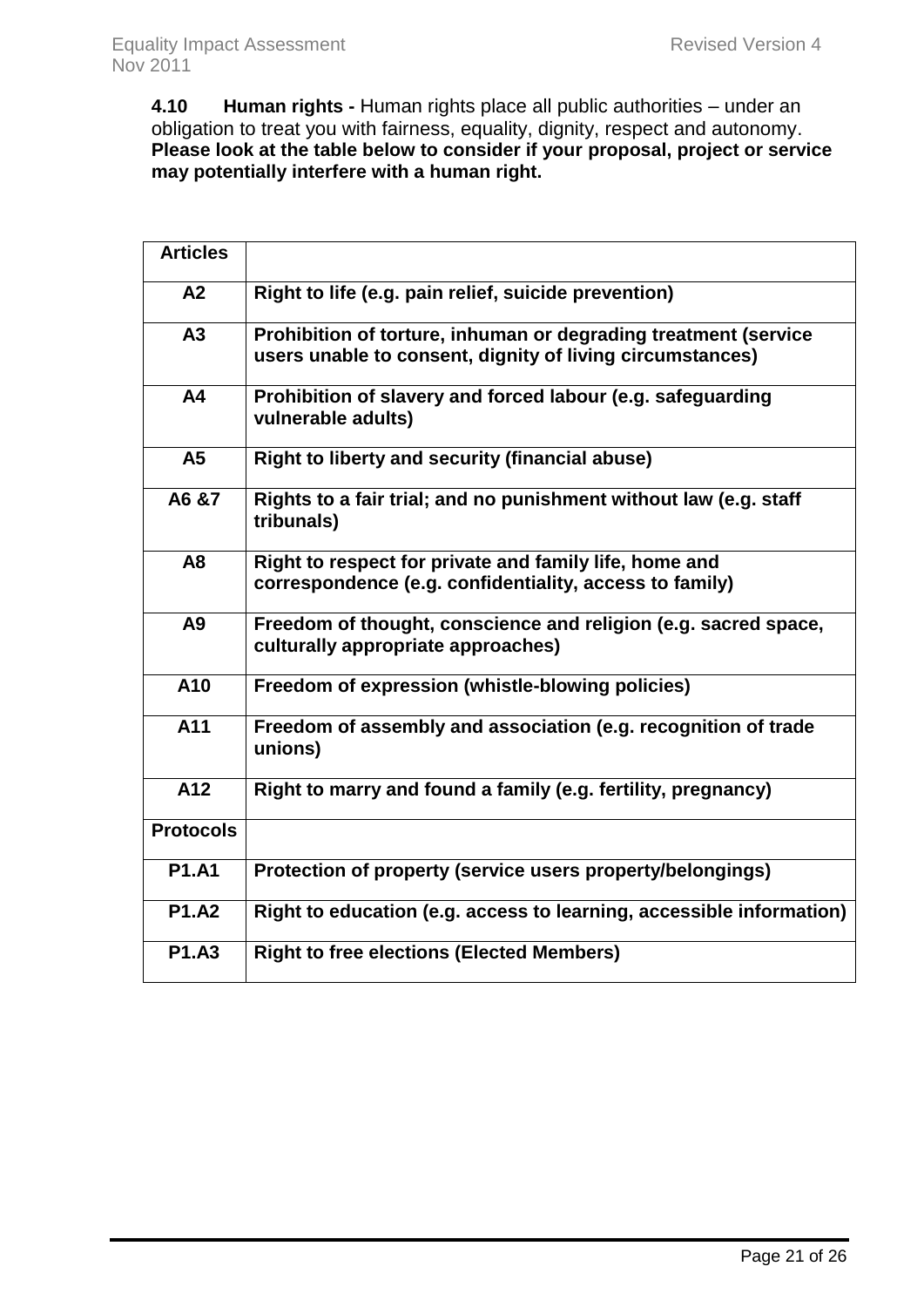# Equality Impact Assessment

# <span id="page-22-0"></span>**Part 5 – Conclusions and recommendations for decision makers**

- **5.1 Summarise how this proposal/policy/strategy will show due regard for the three aims of the general duty across all the protected characteristics and ESCC additional groups.**
	- Eliminate unlawful discrimination, harassment and victimisation and other conduct prohibited by the Equality Act 2010;
	- Advance equality of opportunity between people from different groups
	- Foster good relations between people from different groups
- **5.2 Impact assessment outcome** Based on the analysis of the impact in part four mark below ('X') with a summary of your recommendation.

| X | <b>Outcome of impact assessment</b>                                                                                                                                                                                                                                                      | Please explain your answer fully.                                                                                                                                                                                                              |
|---|------------------------------------------------------------------------------------------------------------------------------------------------------------------------------------------------------------------------------------------------------------------------------------------|------------------------------------------------------------------------------------------------------------------------------------------------------------------------------------------------------------------------------------------------|
|   | A No major change – Your analysis<br>demonstrates that the policy/strategy is robust<br>and the evidence shows no potential for<br>discrimination and that you have taken all<br>appropriate opportunities to advance equality<br>and foster good relations between groups.              | The recommendation to halt the<br>closure of Rodmell CE Primary<br>School may have a potential<br>negative impact on children,<br>including those with SEN and those<br>who are Ever6FSM, and boys, who<br>are over-represented in this cohort |
| X | <b>B Adjust the policy/strategy</b> – This involves<br>taking steps to remove barriers or to better<br>advance equality. It can mean introducing<br>measures to mitigate the potential effect.                                                                                           | as a result of there being a period of<br>uncertainty about the future of the<br>school.<br>This will be mitigated by the school                                                                                                               |
|   | C Continue the policy/strategy - This means<br>adopting your proposals, despite any adverse<br>effect or missed opportunities to advance<br>equality, provided you have satisfied yourself<br>that it does not unlawfully discriminate                                                   | continuing to provide education and<br>support to the children; and through<br>the local authority working closely<br>with the school to ensure that eth<br>school and local community are kept<br>well informed about the process.            |
|   | D Stop and remove the policy/strategy - If<br>there are adverse effects that are not justified<br>and cannot be mitigated, you will want to<br>consider stopping the policy/strategy altogether.<br>If a policy/strategy shows unlawful discrimination<br>it must be removed or changed. |                                                                                                                                                                                                                                                |

#### **5.3 What equality monitoring, evaluation, review systems have been set up to carry out regular checks on the effects of the proposal, project or service?**

*(Give details)*

The Local Authority has a clear schedule for regular monitoring of schools and the outcomes achieved by all pupils, including outcomes for those with SEN and Ever6FSM, and boys.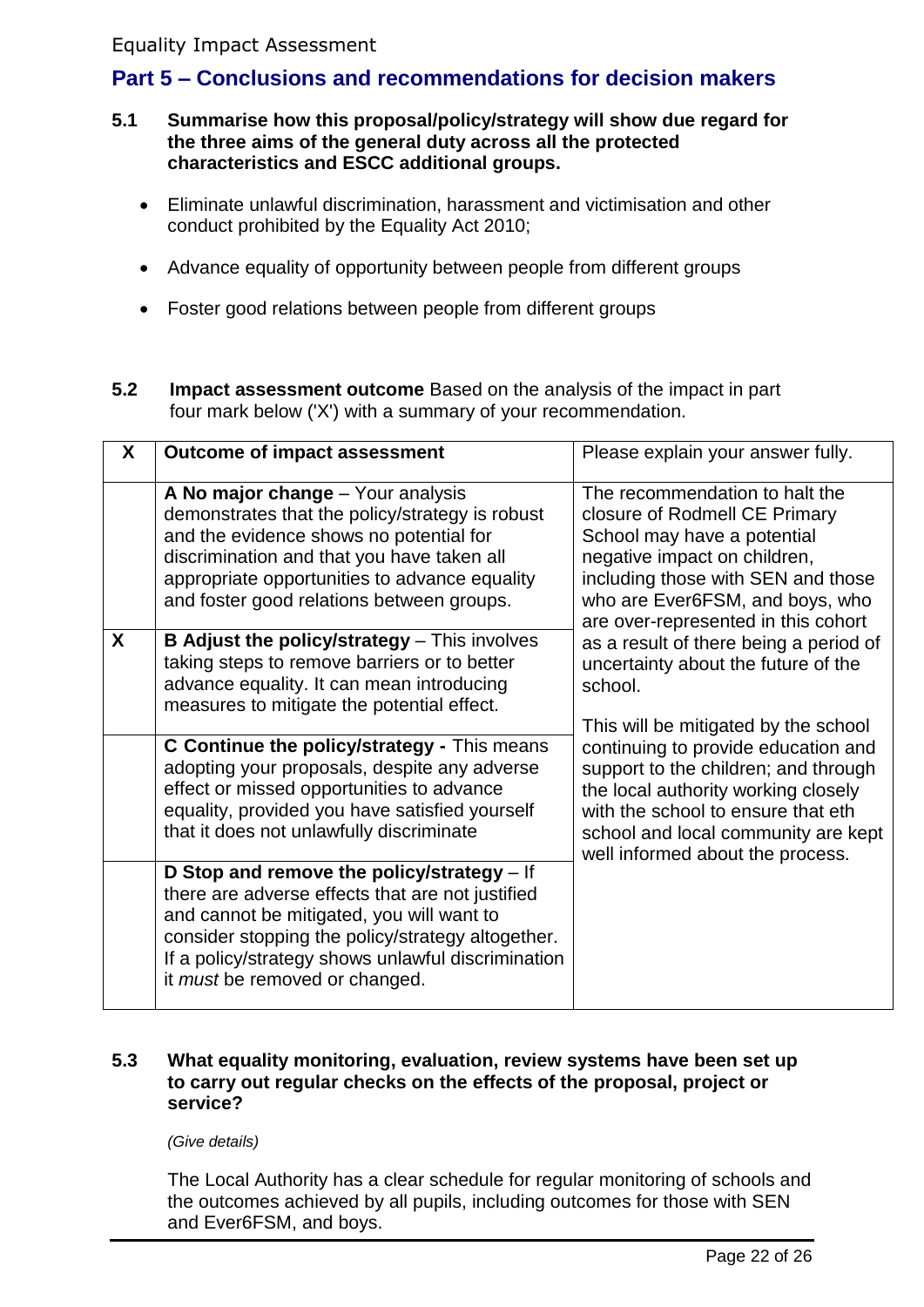# Equality Impact Assessment

### **5.6 When will the amended proposal, proposal, project or service be reviewed?**

In Term 5, 2017 following the submission of any proposals to the local authority and before a final decision is made.

| Date completed: | <b>June 2016</b> | <b>Signed by</b><br>(person completing) | <b>Gary Langford</b>                    |
|-----------------|------------------|-----------------------------------------|-----------------------------------------|
|                 |                  | Role of person<br>completing            | <b>Place Planning</b><br><b>Manager</b> |
| Date:           | <b>June 2016</b> | <b>Signed by</b><br>(Manager)           | <b>Jessica Stubbings</b>                |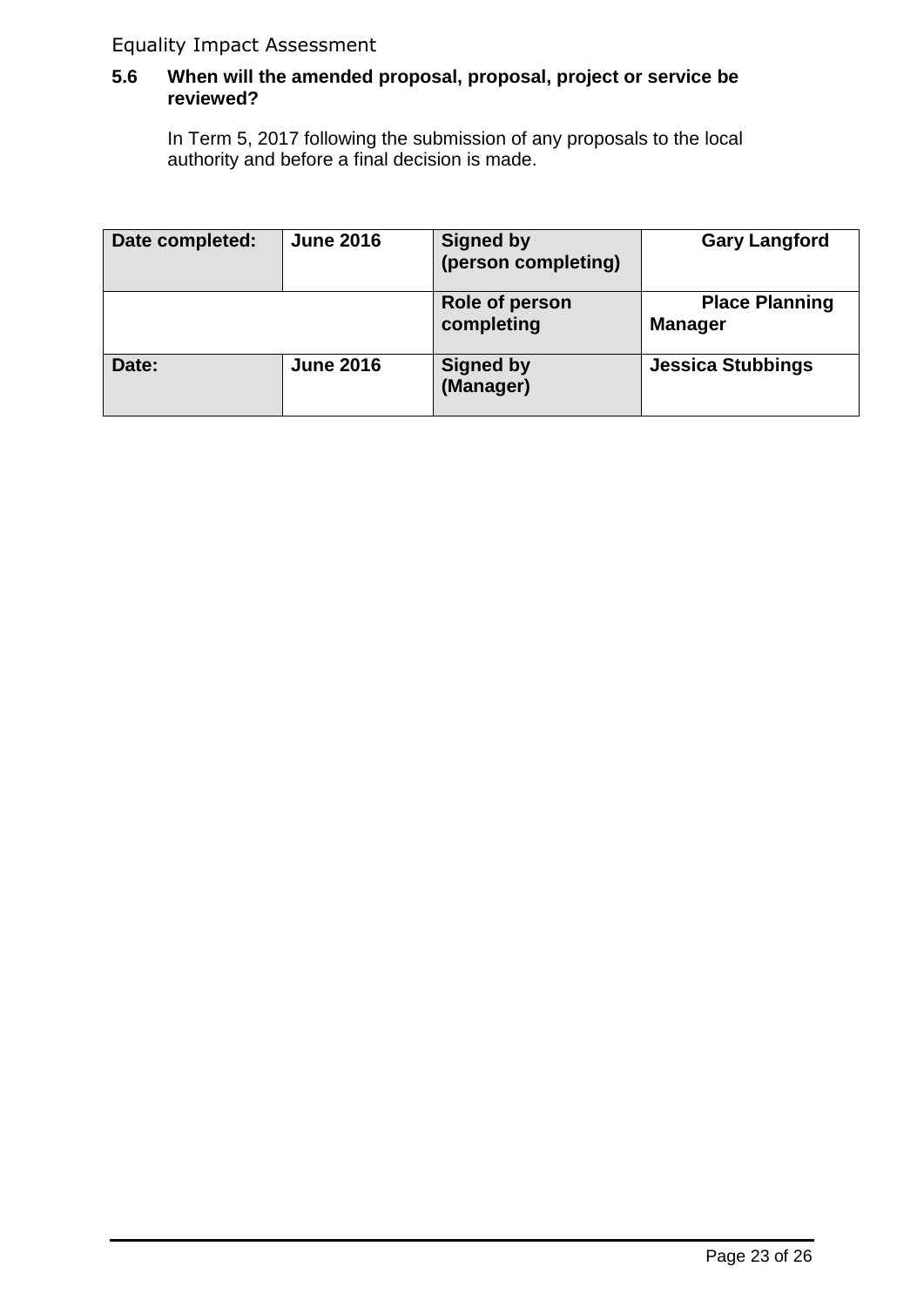# **Part 6 – Equality impact assessment action plan**

If this will be filled in at a later date when proposals have been decided please tick here and fill in the summary report.

The table below should be completed using the information from the equality impact assessment to produce an action plan  $\blacksquare$ implementation of the proposals to:

- 1. Lower the negative impact, and/or
- 2. Ensure that the negative impact is legal under anti-discriminatory law, and/or
- 3. Provide an opportunity to promote equality, equal opportunity and improve relations within equality target groups, i.e. increase the positive impact
- **4. If no actions fill in separate summary sheet.**

### <span id="page-24-0"></span>**Please ensure that you update your service/business plan within the equality objectives/targets and actions identified below:**

| Area for<br>improvement | <b>Changes proposed</b> | <b>Lead Manager</b> | <b>Timescale</b> | <b>Resource</b><br>implications | <b>Where</b><br>incorporated/flagged?<br>(e.g. business<br>plan/strategic<br>plan/steering group/DMT) |
|-------------------------|-------------------------|---------------------|------------------|---------------------------------|-------------------------------------------------------------------------------------------------------|
|                         |                         |                     |                  |                                 |                                                                                                       |
|                         |                         |                     |                  |                                 |                                                                                                       |
|                         |                         |                     |                  |                                 |                                                                                                       |
|                         |                         |                     |                  |                                 |                                                                                                       |
|                         |                         |                     |                  |                                 |                                                                                                       |